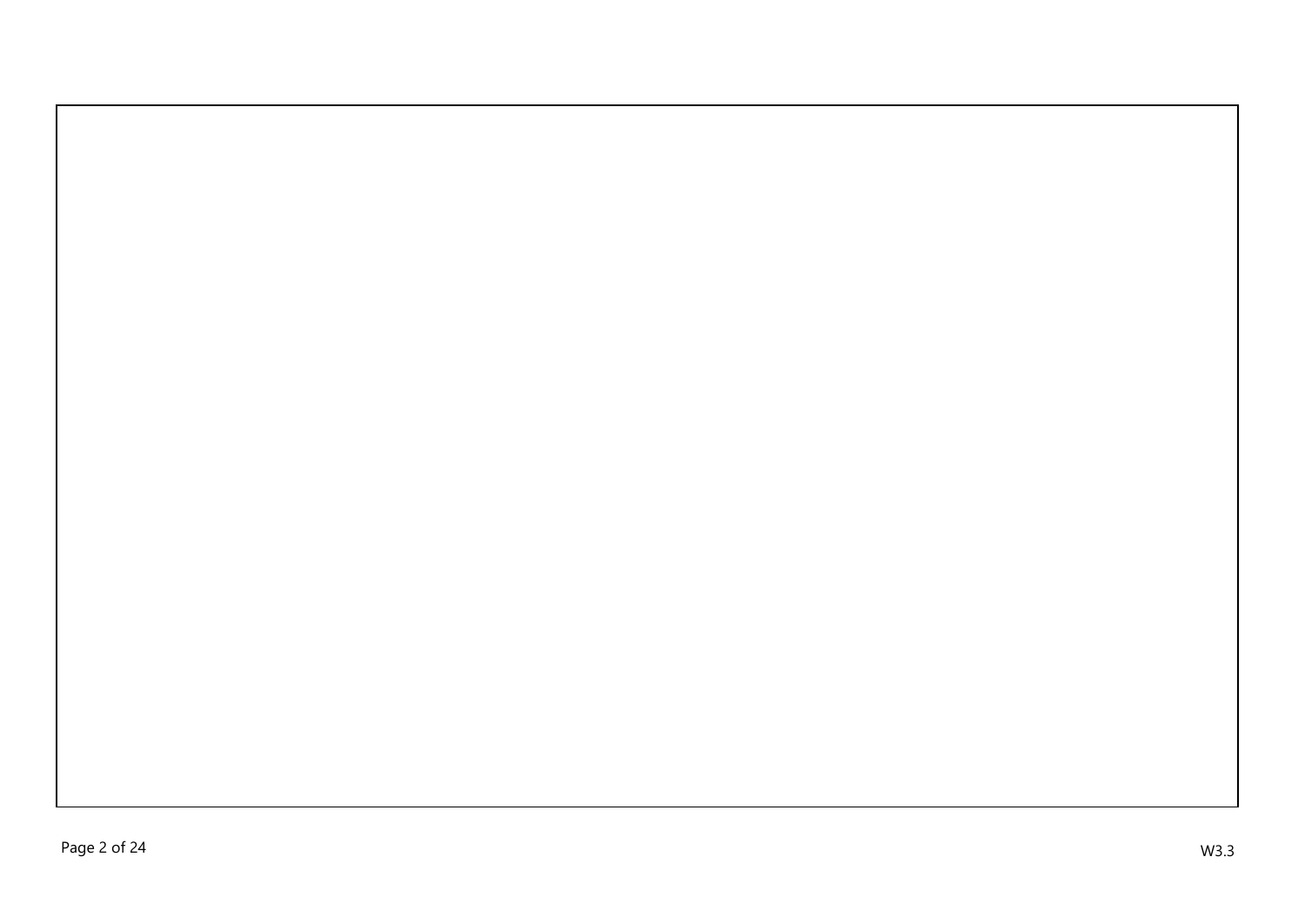| #              | Island          | House Name    | Name                   | Sex | National ID | ېره پر شه                        | ىئرىتر                                         |
|----------------|-----------------|---------------|------------------------|-----|-------------|----------------------------------|------------------------------------------------|
|                | B. Dharavandhoo |               |                        |     |             |                                  |                                                |
|                | B. Dharavandhoo | Akiri         | Nafiza Abdulla         | F   | A073652     | وسماعه                           | شَعَرِيحٌ صَصْحَدْاللّه                        |
| $\overline{2}$ | B. Dharavandhoo | Akiri         | Zarana Abdulla         | F   | A095732     | مزبوسر                           | تج تَمَتَّرَ ضَصَّرَاللَّهُ                    |
| 3              | B. Dharavandhoo | Asrafeege     | Aminath Ibthisaam      | F   | A109720     | ر 2 سى <i>مۇ</i> رى<br>م         |                                                |
| $\overline{4}$ | B. Dharavandhoo | Maathila      | Mohamed Adheelu        | M   | A250441     | ۇ بۇ ئى                          |                                                |
| 5              | B. Dharavandhoo | <b>Naares</b> | Firasha Ali Naseer     | F   | A109751     | پرې ه<br>مربر شر                 | وبرث كامي للرسوم                               |
| 6              | B. Dharavandhoo | Reynige       | Zeek Mohamed Riza      | F   | A311607     | عرسويح                           |                                                |
|                | B. Dharavandhoo | Rifle         | Saarudha Khalid        | F   | A312196     | بروزعه                           | الشريرة المجمورة                               |
|                | B. Eydhafushi   |               |                        |     |             |                                  |                                                |
| 8              | B. Eydhafushi   | Daisy Villa   | Eeman Ibrahim Rafeeu   | M   | A250617     | ۽ سچ حرقحہ                       | ړو شه ره ټر و غږ د                             |
| 9              | B. Eydhafushi   | Dheydharuge   | Hassan Nasheeth Yoosuf | M   | A250648     | ی پر و پ<br>توتوبوی              | بر کے مگر سر کے مقرر دور<br>مرکز مگر شہری مرکز |
| 10             | B. Eydhafushi   | Ever Chance   | Shahuna Mohamed        | F   | A256581     | ە بەر بۇ ھ <sub>ە</sub> ھ        | أحدثه وره رو                                   |
| 11             | B. Eydhafushi   | Golden Moon   | Aishath Nafia          | F   | A052232     | ہ ور ودد و<br>تح <b>ری</b> سرچ س | أمام شام فللمستعرفة                            |
| 12             | B. Eydhafushi   | Light House   | Nadeem Habeeb          | M   | A068429     | 2720                             | لترترد كالحامي                                 |
| 13             | B. Eydhafushi   | Lilyge        | Zareena Yoosuf         | F   | A102853     | موموتى<br>مرىچە                  | ىم پرېتر پر چېرو                               |
| 14             | B. Eydhafushi   | Lilyge        | Abdulla Maisaan Hameed | M   | A250892     | مومودگا<br>مربو                  | رەۋاللە خەرگەر ئەدەر<br>مەھەراللە خەرگەر       |
| 15             | B. Eydhafushi   | Mirusmaage    | Aminath Rishfa         | F   | A041063     | ج بر شوی                         |                                                |
| 16             | B. Eydhafushi   | Pant Land     | Shaira Abdul Rahman    | F.  | A079523     | ر، ه ور، ه ه<br>بوسرچ پوسو       | د در ده ده ده ده و م                           |
|                | B. Fulhadhoo    |               |                        |     |             |                                  |                                                |
| 17             | B. Fulhadhoo    | Meenaaz       | Zulaikha Ahmed         | F   | A071528     | جەنتى                            | ة <i>كمرة مددة.</i>                            |
| 18             | B. Fulhadhoo    | Radiumge      | Fathimath Leena        | F   | A110445     | ې به دره ،<br>مربو در            | ۇ <sub>ج</sub> وڭجۇ مېتر                       |
|                | B. Hithaadhoo   |               |                        |     |             |                                  |                                                |
| 19             | B. Hithaadhoo   | Bahaaruge     | Judha Ahmed            | F   | A061898     | ر پر و ،<br>ن <i>ه ر</i> گرۍ     | و و ده در در د<br>ایم پرتر کم کردگر            |
| 20             | B. Hithaadhoo   | Gulbakaage    | Amira Ahmed            | F   | A063148     | وه ر پر پر<br><b>ی نژ</b> ه تو ت | و په دره دره کرد                               |
| 21             | B. Hithaadhoo   | Nooali        | Saaha Saeed            | F   | A362991     | يتمدّمر                          | الشرش استهدش                                   |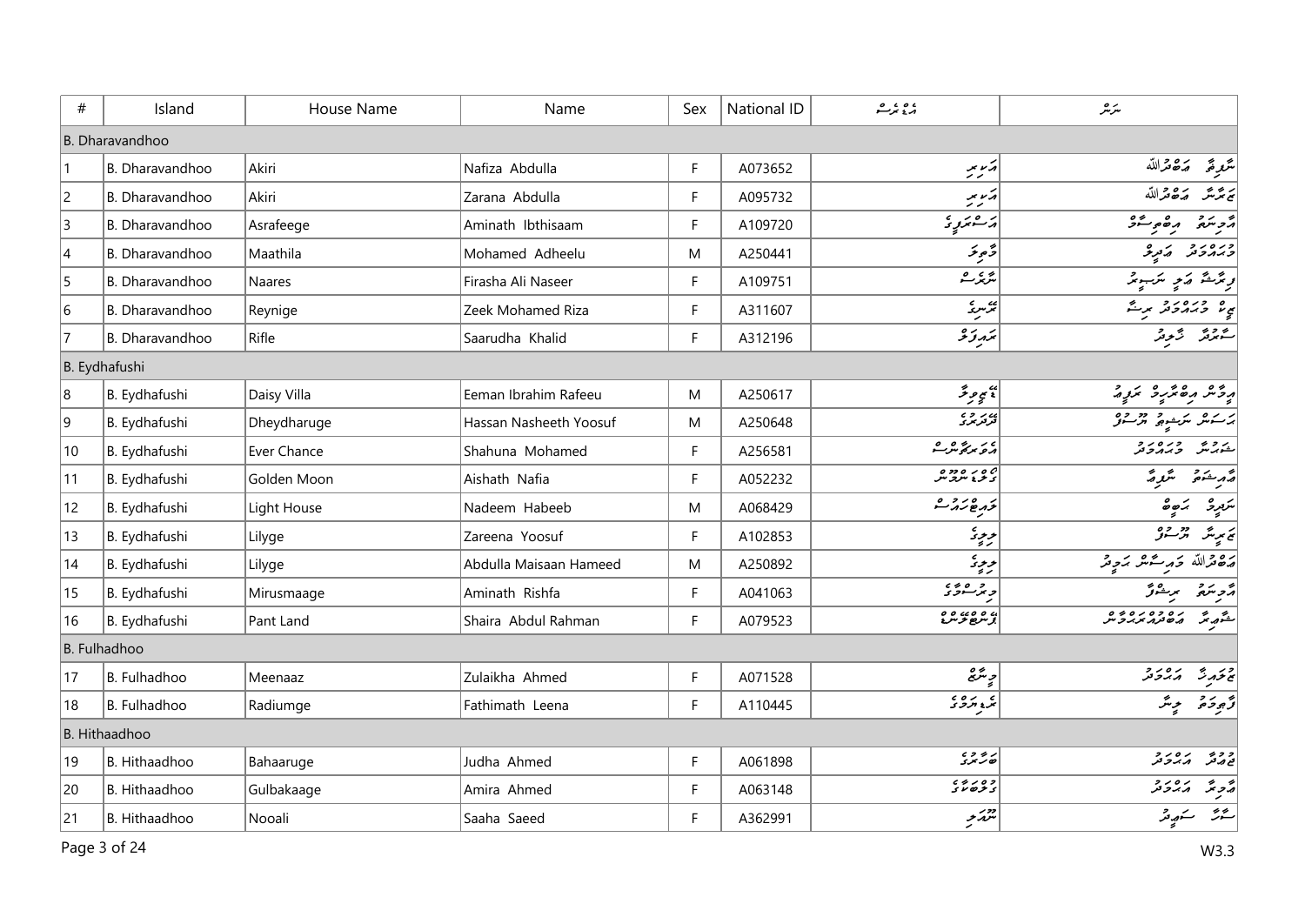|    | B. Kendhoo     |                |                         |             |         |                                  |                                                                                                                                          |
|----|----------------|----------------|-------------------------|-------------|---------|----------------------------------|------------------------------------------------------------------------------------------------------------------------------------------|
| 22 | B. Kendhoo     | Boduhirige     | Aboobakuru Abdul Sattar | M           | A108914 | لا د م<br>  خه د سرد             | נדמי כ כ נספס נספי<br>גםסטיני גם <i>נג</i> ם <del>י</del> ונים נ                                                                         |
| 23 | B. Kendhoo     | Mirusmaage     | Aminath Shiuneeza       | F           | A108721 | و بر ۵ ۶ <sup>ء</sup><br>و بوسوي | أزويترة سورميرة                                                                                                                          |
|    | B. Thulhaadhoo |                |                         |             |         |                                  |                                                                                                                                          |
| 24 | B. Thulhaadhoo | Fanaaru        | Fathmath Hussain        | $\mathsf F$ | A107812 | ر پر د                           | قرموقر بالتنظير                                                                                                                          |
| 25 | B. Thulhaadhoo | Fanaaru        | Aishath Atheefa         | F           | A108626 | ر پر د                           | مەر شىم مە                                                                                                                               |
| 26 | B. Thulhaadhoo | Gulisthaanuge  | Mariyam Safeera         | F.          | A141286 | د په ده وره<br>د پوسوه مرد       | دەرە سەرتە                                                                                                                               |
| 27 | B. Thulhaadhoo | Haveyli        | Ibrahim Nashid          | M           | A107830 | ريمو                             | أرەنۇر ئەس ئۇ                                                                                                                            |
| 28 | B. Thulhaadhoo | Killeege       | Sameera Hussain         | F.          | A107712 | ىدە ھەجە                         | سكوبة المرسكر                                                                                                                            |
| 29 | B. Thulhaadhoo | Kulavaru       | Sameeha Yoosuf          | F.          | A398912 | د ر ر<br>را نوع مر               |                                                                                                                                          |
| 30 | B. Thulhaadhoo | Maathila       | Midhuhath Rasheed       | F.          | A259107 | ۇ يۇ                             | حوريرة سيسوشر                                                                                                                            |
| 31 | B. Thulhaadhoo | <b>Manas</b>   | Sharafiyya Hussain      | F.          | A078823 | ىر ئەر م                         | ے مورود کے محمد میں<br>استعمر ورد کے محمد میں<br>اور محمد اللہ محمد میں محمد میں محمد میں محمد اللہ محمد محمد اللہ محمد اللہ محمد اللہ م |
| 32 | B. Thulhaadhoo | Rankokaage     | Faiha Moosa             | F           | A250025 | ر ٥ پر دي<br>پرس پا کال          |                                                                                                                                          |
| 33 | B. Thulhaadhoo | Rubican        | Saneeh Mohamed Naeem    | M           | A070182 | برّە ئەنگە                       | سُرِيد ورود و سَمِيدة                                                                                                                    |
|    | HA. Baarah     |                |                         |             |         |                                  |                                                                                                                                          |
| 34 | HA. Baarah     | Fashuvimaage   | Shaira Nizar            | F.          | A089418 | ۇ ئرەپ مى                        | ڪ پر پڙ<br>ا<br>سرچ تر                                                                                                                   |
| 35 | HA. Baarah     | Kulhlhavahge   | Ali Jumaan              | M           | A259893 | وه ر ر ه ،<br>ماړ نوار د         | $252 - 27$                                                                                                                               |
| 36 | HA. Baarah     | Ocean Villa    | Aishath Nadheema        | E           | A292796 | ە ئەيئەمىرى <i>مۇ</i>            |                                                                                                                                          |
| 37 | HA. Baarah     | Peraa Night    | Aminath Abdul Hadee     | F.          | A112901 | ې تر سره ه<br>بر سره ه           | أثر برو بره وه محر                                                                                                                       |
|    | HA. Dhidhdhoo  |                |                         |             |         |                                  |                                                                                                                                          |
| 38 | HA. Dhidhdhoo  | Alamaage       | Aufa Rasheed            | F           | A258639 | ر ر بر »<br>در نور د             | أروم كرجونر                                                                                                                              |
| 39 | HA. Dhidhdhoo  | Handhuvareege  | Aishath Lumna           | F           | A083185 | ر سر پرې <sub>سر</sub> ځ         | أوكر شده ودور                                                                                                                            |
| 40 | HA. Dhidhdhoo  | Jareemaage     | Adam Naseer             | M           | A058772 | ر<br>نج مورگر                    | أوره سكبيوتر                                                                                                                             |
| 41 | HA. Dhidhdhoo  | Naseemee Hiyaa | Thasneem Aboobakuru     | F           | A120896 | ىئەسىز بەرىگە<br>سىر تەسر        | ئە سەبىر ئە<br>77/77/7                                                                                                                   |
| 42 | HA. Dhidhdhoo  | Roalge         | Mariyam Niuma           | F           | A289991 | ہ ہ ،<br>برو د                   | נים נים ניידי ביו<br>המחבר ייטגר                                                                                                         |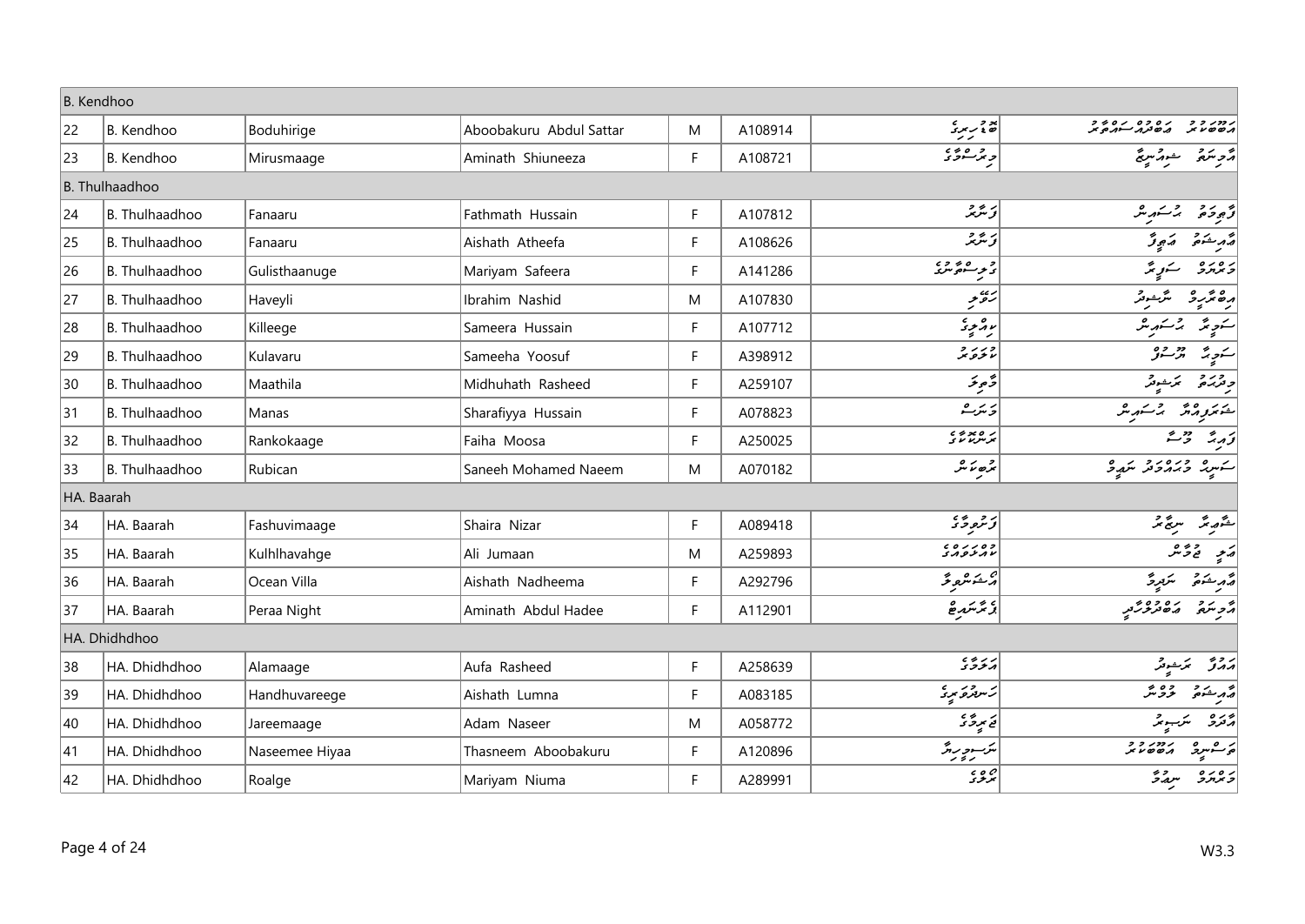|           | HA. Filladhoo  |                    |                         |   |         |                                                             |                                    |
|-----------|----------------|--------------------|-------------------------|---|---------|-------------------------------------------------------------|------------------------------------|
| 43        | HA. Filladhoo  | Bashimaage         | Aminath Naeema          | F | A088770 | ئە بىردى<br>ھ                                               | أرمز تر<br>سَمِيرةَ                |
| 44        | HA. Filladhoo  | Hiyaaleebaagu      | Abdulla Fathih          | M | A289434 | ر پڑ پوځ د<br>ر                                             | <mark>صَصحر</mark> اللّه<br>ۇ ئەر  |
| 45        | HA. Filladhoo  | Veesunge           | Aishath Risha           | F | A258651 | ويسكره يمح                                                  | و<br>مگر شکھی مرے                  |
|           | HA. Hoarafushi |                    |                         |   |         |                                                             |                                    |
| 46        | HA. Hoarafushi | Dhanbuvilla ge     | Arash Ali               | F | A260541 | تەسھۇمۇتى                                                   | ر پڑے رکے                          |
| 47        | HA. Hoarafushi | Green Villa        | Rugiyya Ahmed           | F | A071198 | ە بېرىئر <sub>ى</sub> رگە                                   | 2,00 2022                          |
| 48        | HA. Hoarafushi | Gulisthaanu        | Mariyam Irushada        | F | A163287 | ا د په ده وروسته                                            | ره ره<br>د <i>پر</i> برد مریم شوتر |
| 49        | HA. Hoarafushi | Kaneerumaage       | Fathmath Areefa         | F | A261440 | ر<br>مأسر پر ژی                                             | وٌمِ وَ وَ مَرِ وَ                 |
| 50        | HA. Hoarafushi | Maafolheyge        | Thuththu Kamana Abdulla | F | A046235 | ه پون<br><del>و</del> تو و                                  | وە دىرىر بەھ قراللە                |
| 51        | HA. Hoarafushi | Maafolheyge        | Nahida Dhon Manik       | F | A051969 | په پور، ،<br>د تو تر د                                      | لتربير محمد المرار                 |
| 52        | HA. Hoarafushi | Minivan Asseyri    | Ismail Hassan           | M | A093794 | ج سره سره ٢٠                                                | ر قۇم قاسىر                        |
| 53        | HA. Hoarafushi | New House          | Mohamed Yasir           | M | A264562 | سرزبر وے                                                    | כנסגב ביניה<br>כממכת תיידת         |
| 54        | HA. Hoarafushi | Nooran Villa       | Fathmath Nizar          | F | A032051 | دور م <sub>ح</sub> مد گر                                    | وٌمودَهُ سِيَّ                     |
| 55        | HA. Hoarafushi | Rabeeuge           | Mohamed Ameen Ahmed     | M | A261138 | ترجوري                                                      | כנסגב גם גםגב<br>בגמבת הבֱית הגבת  |
| 56        | HA. Hoarafushi | Rabeeuge           | Rifa Rasheed            | F | A261141 | برەم                                                        | ىرق ئىرىشوقر<br>رىس ئى             |
| 57        | HA. Hoarafushi | Rahumathul Vaadhee | Faiza Hassan            | F | A034768 | ر و ر و ه و.<br>بربر و بو و و تر                            | د دي.<br>د کاري د کار کار          |
| 58        | HA. Hoarafushi | Rahumathul Vaadhee | Fathimath Jamsheeda     | F | A101926 | ر و ر و ه و<br>بربر و بو و و تر                             | و ده ده ده شوند                    |
| 59        | HA. Hoarafushi | Sea Side           | Aishath Naufa           | F | A341628 | په مسکور ؟<br>په                                            |                                    |
| 60        | HA. Hoarafushi | Shifan             | Ahmed Ziyaan            | M | A260557 | <sub>شو</sub> تر نگر                                        | رەرو پەر                           |
| 61        | HA. Hoarafushi | <b>Udhares</b>     | Shaziyya Adam           | F | A263075 | د بر پر <u>م</u>                                            | شوم ويده ويده                      |
|           | HA. Ihavandhoo |                    |                         |   |         |                                                             |                                    |
| 62        | HA. Ihavandhoo | Gulfaamuge         | MARIYAM SUDHA           | F | A268809 | وه پر و ،<br>د موتو تر د                                    | ره ره دید<br>د بربرد ک             |
| 63        | HA. Ihavandhoo | Haashimee Manzil   | Abdul Ganee Hussain     | M | A038770 | ر<br>ئەھوچە ئەسىرى<br>مەس                                   | גם בכתיב הביתית                    |
| HA. Kelaa |                |                    |                         |   |         |                                                             |                                    |
| 64        | HA. Kelaa      | Baaz               | Asida Mohamed           | F | A070465 | $\overset{\circ}{\varepsilon} \overset{\circ}{\varepsilon}$ | و دره دره.<br>در سوتر دبردونر      |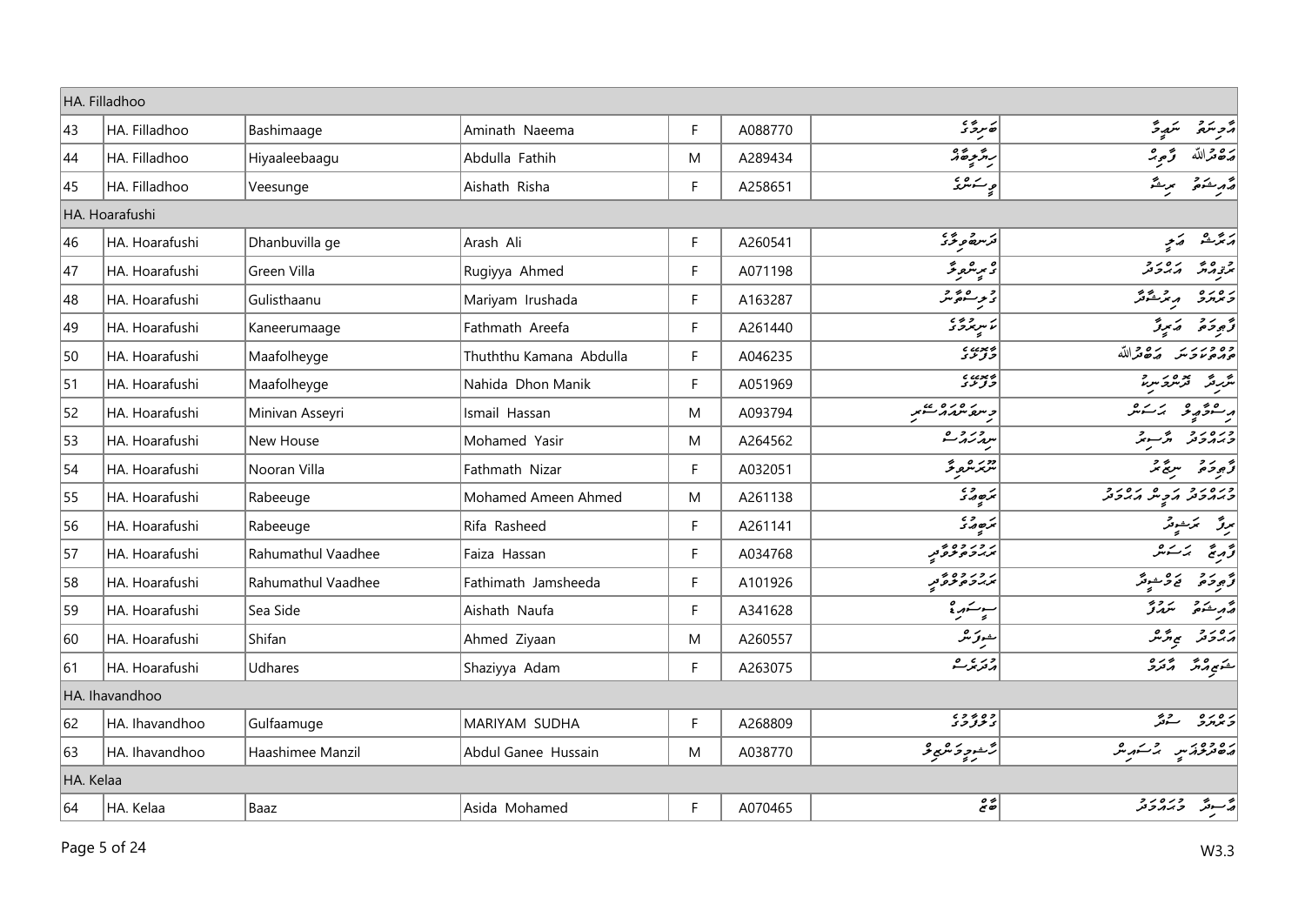| 65 | HA. Kelaa        | Baaz             | Sanfa Arushidha                   | F         | A160905 | $\overset{\circ}{\varepsilon} \overset{\circ}{\varepsilon}$ | سەس ئۇ ئەيرىشىدىگر                           |
|----|------------------|------------------|-----------------------------------|-----------|---------|-------------------------------------------------------------|----------------------------------------------|
| 66 | HA. Kelaa        | Bahaareege       | Aishath Hassan Manik              | F         | A063338 | ر و د<br>ن تر مور                                           | مەم شىم ئەسكىلىرىمى                          |
| 67 | HA. Kelaa        | Bahaareege       | Hassan Hussain Manik              | M         | A288154 | ر و<br>نه تر مړي                                            | ى سەھرى ئەسكىر ھەككىرىدە                     |
| 68 | HA. Kelaa        | Kashimaage       | Ahmed Ali Manik                   | M         | A071635 | لأبرمجء                                                     | أرور وكموتر مر                               |
| 69 | HA. Kelaa        | Kotharivilla ge  | Adam Aiham                        | M         | A257184 | * ئو مرعه محرم <sup>"</sup>                                 | أرتده أتركره                                 |
| 70 | HA. Kelaa        | Reyalivaage      | Mariyam Junana                    | F         | A276745 | پر پر یو چ ی<br>  پر پر چرچ ی                               | ره ره د پر                                   |
| 71 | HA. Kelaa        | Tharividhaage    | Aishath Nazira                    | F.        | A151748 | <br> حوسر <i>و</i> قری                                      | قەرشۇق سىبرىتى                               |
| 72 | HA. Kelaa        | <b>Two Sons</b>  | Mohamed Aisaru Rasheed            | M         | A269645 | قاسە ئىرگە                                                  | כמחכת הקבל היית                              |
| 73 | HA. Kelaa        | Vilukula         | Suha Waheed                       | F         | A393881 | وڅرنمنځر                                                    | الشرش المحاريثي                              |
|    | HA. Muraidhoo    |                  |                                   |           |         |                                                             |                                              |
| 74 | HA. Muraidhoo    | Karankaage       | Maaish Mohamed                    | ${\sf M}$ | A259880 | ر ره و د<br>ما بر مرما د                                    | و مدار در در در د                            |
| 75 | HA. Muraidhoo    | Orchidmaage      | Fathuhiyya Ali                    | F         | A092766 | ه موء ته<br>مرد ترد                                         | و و وه د و                                   |
|    | HA. Thuraakunu   |                  |                                   |           |         |                                                             |                                              |
| 76 | HA. Thuraakunu   | Sosun Villa      | Liusha Ahmed                      | F         | A080168 | <u>شر سەھرىخ</u>                                            | أحدث شداد ورود                               |
|    | HA. Utheemu      |                  |                                   |           |         |                                                             |                                              |
| 77 | HA. Utheemu      | Kudhiraiymaage   | Aishath Fariyal                   | F         | A073964 | د بره و ،                                                   | وأرشع وبرامع                                 |
| 78 | HA. Utheemu      | Mirusmaage       | Aminath Seema                     | F         | A096513 | و بر ۱۵ په په                                               | أروبني سودً                                  |
|    | HA. Vashafaru    |                  |                                   |           |         |                                                             |                                              |
| 79 | HA. Vashafaru    | Rahmaanee Hiya   | Aishath Yumna                     | F         | A158905 | <br>  برر د سر سر مر                                        | ړُ د شکاه او دو مگر                          |
| 80 | HA. Vashafaru    | <b>Two Piece</b> | Imthinaan Shareef                 | F.        | A257420 | تیم پ <sub>و</sub> ر م                                      | رۇمۇش شېرۇ                                   |
|    | HDh. Hanimaadhoo |                  |                                   |           |         |                                                             |                                              |
| 81 | HDh. Hanimaadhoo | Acacia           | Fathimath Reenaz Ahmed<br>Shaheem | F         | A104026 | رَ تَمْ بِ تَهْرِ                                           | توجود بريترج مهادو كارو                      |
| 82 | HDh. Hanimaadhoo | Heenaamaage      | Khadheeja Sheeneez                | F.        | A316642 | ر پژو <sup>ي</sup>                                          | زيريځ شوسره<br>زيريځ ورورو<br>هم شوه ورورونر |
| 83 | HDh. Hanimaadhoo | Nooraaneege      | Aishath Mohamed                   | F.        | A220673 | پر پڑ <sub>سری</sub>                                        |                                              |
| 84 | HDh. Hanimaadhoo | Sanoaraage       | Ahmed Yaseen                      | M         | A259166 | سەھەيي                                                      | رەرد پۇسىر                                   |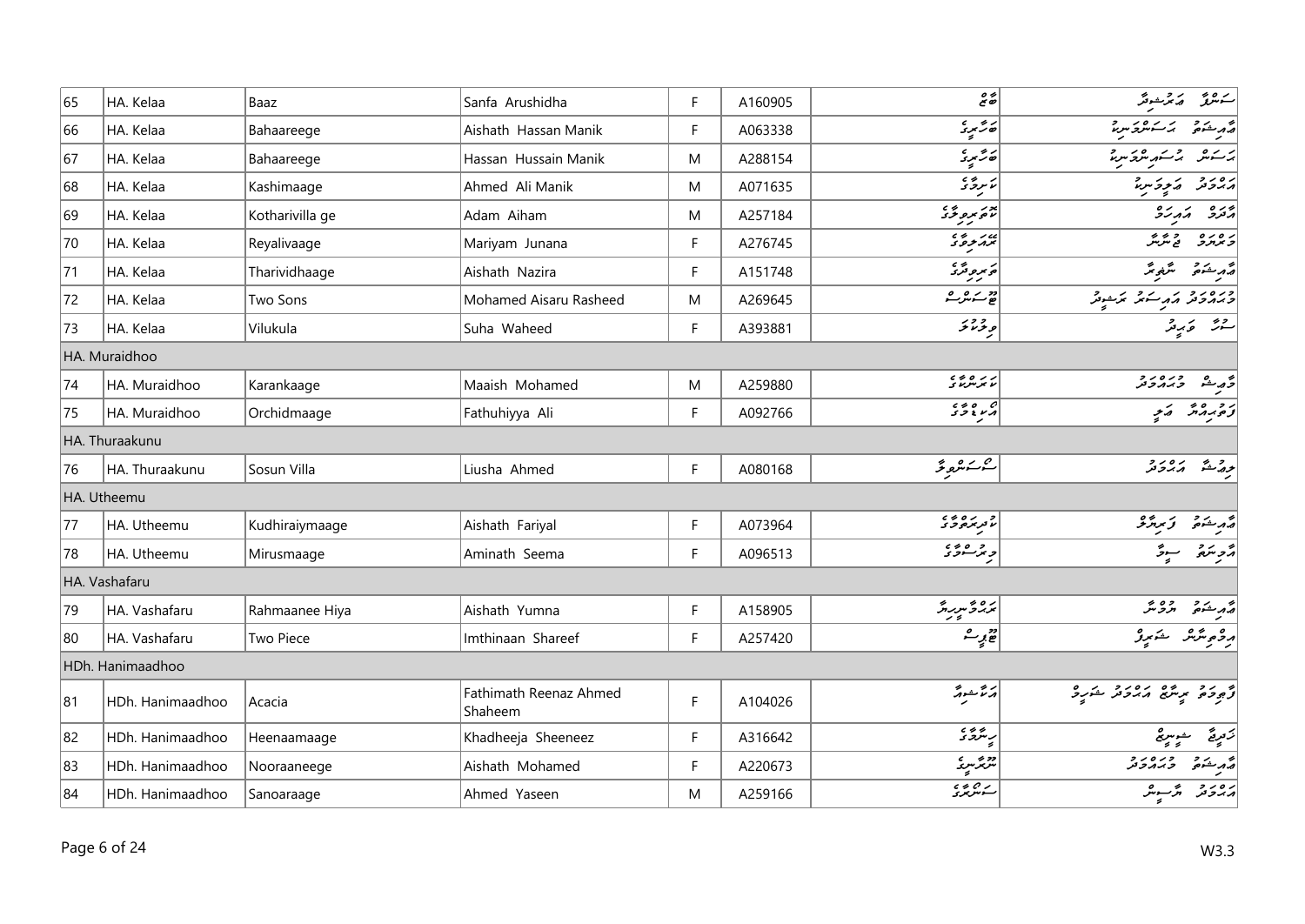| 85  | HDh. Hanimaadhoo    | Senekaa          | Ali Khalidh           | M           | A224653 | ے پر پر<br>سورتہ                    | أشعي الشعيقر                                            |
|-----|---------------------|------------------|-----------------------|-------------|---------|-------------------------------------|---------------------------------------------------------|
|     | HDh. Kulhudhuffushi |                  |                       |             |         |                                     |                                                         |
| 86  | HDh. Kulhudhuffushi | Cinema ge        | Fathimath Fareela     | F           | A101855 | سە ئىرى ئ                           |                                                         |
| 87  | HDh. Kulhudhuffushi | Coafeege         | Muneera Ali           | F           | A114983 | ە<br>ئىمو ئە                        | د و دو د کرده.<br>د سرگر د کم                           |
| 88  | HDh. Kulhudhuffushi | Crystal          | Ibrahim Farhood Moosa | M           | A050193 | ە بىرىش <i>ىغ</i> ۇ                 | ם בים גם בחבר חבר.<br>גם ביק ביביב ב                    |
| 89  | HDh. Kulhudhuffushi | Dhinvaru         | Aroosha Mohamed       | F           | A245931 | ىر سرىر تر                          | و ره ر و<br><i>و پر</i> و تر<br>ر دو پر<br>پر بوشگو     |
| 90  | HDh. Kulhudhuffushi | Dhivehige        | Aishath Moosa         | F           | A059128 | ىرغەرىج<br>مەم                      | ړ په ده ده ده ک                                         |
| 91  | HDh. Kulhudhuffushi | Dhunfinige       | Zuhudha Ahmed         | F           | A160232 | قرىثرو سرئه                         | و و مرکب در و<br>بح رقر مرکب کردگر                      |
| 92  | HDh. Kulhudhuffushi | Finifenjanbuge   | Sumayya Ibrahim       | F           | A227911 | و سرو عرص و د په<br>و سرو سرچ سرچ د |                                                         |
| 93  | HDh. Kulhudhuffushi | Handhi           | Zulfa Abdul Raheem    | F           | A115246 | زسرير                               | ره وه ر <sub>و</sub> ه<br>مصرم بربر<br>و ه و.<br>پح فرگ |
| 94  | HDh. Kulhudhuffushi | Hedheykuri       | Ibrahim Ali           | M           | A024813 | ہ<br> رتر را مر                     | ە قەترىرى<br>مەھترىرى                                   |
| 95  | HDh. Kulhudhuffushi | Helium           | Mariyam Hanan Haaroon | F           | A245755 | ر پر دی<br>ء ر                      | بر مجمع مح <sup>ود ہ</sup>                              |
| 96  | HDh. Kulhudhuffushi | Hirudhu          | Athif Aboobakru       | M           | A072101 | رىزىز                               | נ בב ג ב<br>גם סיט זק<br>ومجوفر                         |
| 97  | HDh. Kulhudhuffushi | Lagan            | Habeeba Adam          | F           | A011889 | ىز ئەھر                             | ر<br>پڻونه<br>پور ہ<br>مرتون                            |
| 98  | HDh. Kulhudhuffushi | Manzil           | Aminath Ibrahim       | F           | A115093 | ئەشىر ۋ                             | أأدبره<br>ە ھەمەر 2<br>بەھەمەر 2                        |
| 99  | HDh. Kulhudhuffushi | Massaaguge       | Aishath Shaaleen      | F           | A234239 | ره په دې<br><del>ر</del> و سگړې     | ر<br>پر دید کا دیگر میگر                                |
| 100 | HDh. Kulhudhuffushi | Randheli         | Hassan Sanan Mohamed  | M           | A334158 | برەء                                | ر رو من من بر در در در د                                |
| 101 | HDh. Kulhudhuffushi | Ribudhooge       | Asima Moosa           | F           | A115074 | و وو ت<br>موره توري                 | رمج سبرقر<br>دريمه                                      |
| 102 | HDh. Kulhudhuffushi | Thagudheeru      | Fathimath Moosa       | $\mathsf F$ | A153605 | <br> حوتو موسر                      | و مر د<br>دريجه                                         |
| 103 | HDh. Kulhudhuffushi | Uthuruge         | Saifulla Aboobakur    | M           | A227606 | د د د د<br>د ه برد                  | 77777<br>ستمرقر الله                                    |
|     | HDh. Kumundhoo      |                  |                       |             |         |                                     |                                                         |
| 104 | HDh. Kumundhoo      | Handhuvaaraastha | Haleemath Abdul Nasir | $\mathsf F$ | A124411 | ر<br>سربېروگېرگورو                  | ג׳תֶ בים ניסים בים בי                                   |
|     | HDh. Makunudhoo     |                  |                       |             |         |                                     |                                                         |
| 105 | HDh. Makunudhoo     | Giriteege        | Aishath Hudha         | F.          | A233811 | ړ مربو ځ<br>تر تر په                | و در دو.<br><i>مار</i> شومی رفتر                        |
|     | HDh. Nellaidhoo     |                  |                       |             |         |                                     |                                                         |
| 106 | HDh. Nellaidhoo     | Saaraazu         | Fathimath Shabana     | F.          | A121613 | شر دید.<br>سنورس                    | وٌ جو تر ح<br>شەھ ئىر                                   |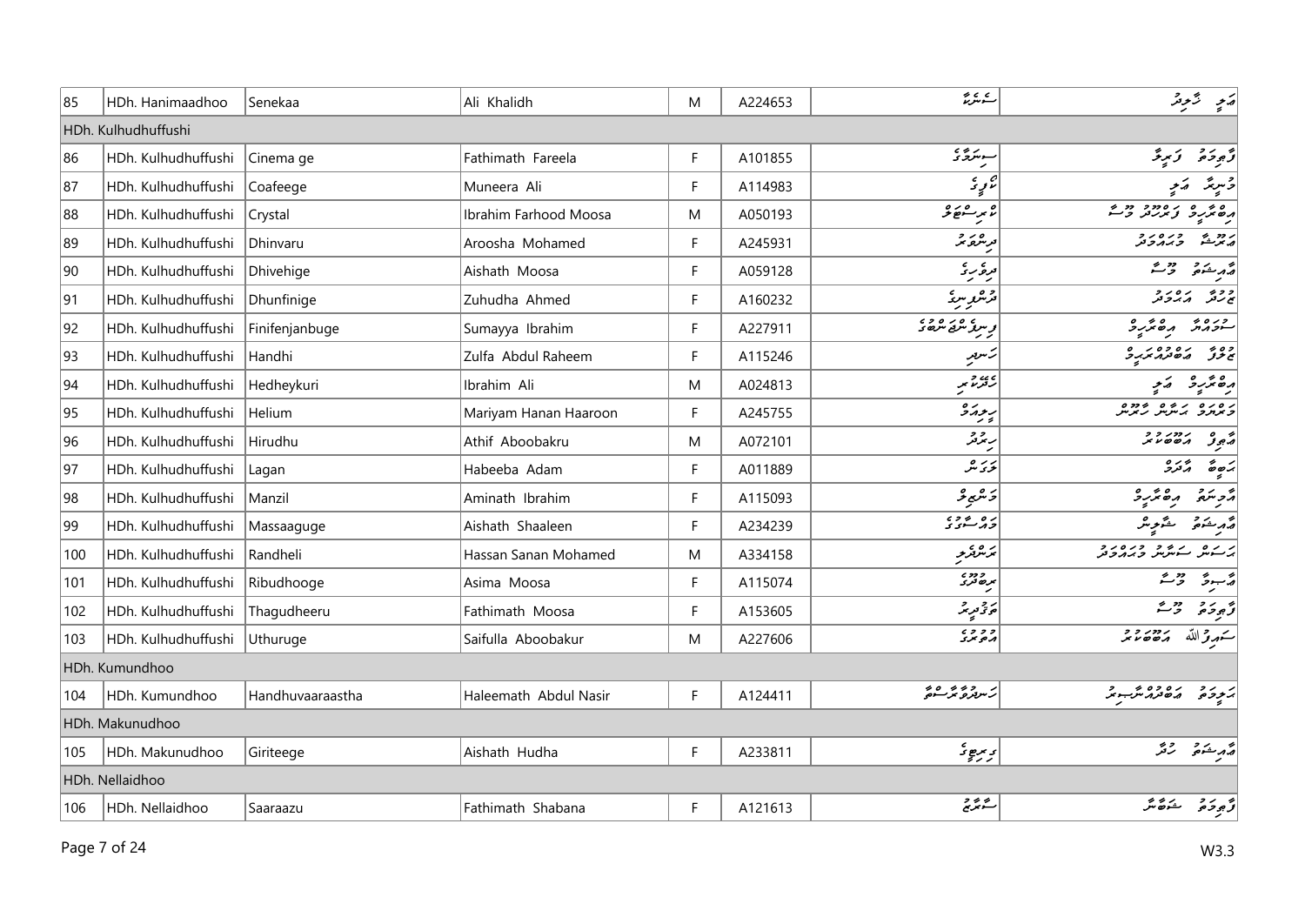| 107          | HDh. Nellaidhoo     | Vidhuvaruge        | Ahmed Zubair        | M           | A039145 | و ر و ء<br>ح <sub>ا</sub> فر <i>و بو</i> د | גפני יישוב                                                |
|--------------|---------------------|--------------------|---------------------|-------------|---------|--------------------------------------------|-----------------------------------------------------------|
|              | HDh. Nolhivaran     |                    |                     |             |         |                                            |                                                           |
| 108          | HDh. Nolhivaran     | Andaapoolge        | Aishath Moosa       | $\mathsf F$ | A115559 | ر ۵ ۶۶ وه ۵<br>د سره بو مرد                | ړه شوه وحش                                                |
|              | HDh. Nolhivaranfaru |                    |                     |             |         |                                            |                                                           |
| 109          | HDh. Nolhivaranfaru | Irumatheege        | Zuhuna Abdulla      | $\mathsf F$ | A092212 | ېر بر دې ده<br>ر                           | يرحمش وكافرالله                                           |
| 110          | HDh. Nolhivaranfaru | Jaburoalumaage     | Mohamed Adam        | M           | A058946 | ر وه و و »<br>ق ځ نو ژ د                   | ور ہ د و ده<br><i>ور</i> مرکز                             |
|              | HDh. Vaikaradhoo    |                    |                     |             |         |                                            |                                                           |
| 111          | HDh. Vaikaradhoo    | Huvadhumaage       | Aminath Fazeela     | F           | A081535 | و ر و د »<br>ره ترو د                      | أأرض وكمستوقح                                             |
| 112          | HDh. Vaikaradhoo    | Maavehi            | Aishath Yumna       | F           | A146671 | أقحفر                                      | ه در ده و.<br>مگر شوه افروس                               |
| K. Dhiffushi |                     |                    |                     |             |         |                                            |                                                           |
| 113          | K. Dhiffushi        | Happy Night        | Hussain Sham        | M           | A302116 | ر بو سَرم هِ                               | برسكور مشوقه                                              |
| 114          | K. Dhiffushi        | Maahaa             | Areesha Abbas       | F           | A102763 | وًرً                                       |                                                           |
| 115          | K. Dhiffushi        | Maahaa             | Mariyam Usha Hameed | F           | A302549 | $\mathcal{I}$                              | ג 270 מילי הקית                                           |
| 116          | K. Dhiffushi        | Ocean Villa        | Ahmed Shahid        | M           | A079324 | ە ئەيەتىرىدىگە<br>م                        | رەرد شەرىر                                                |
| 117          | K. Dhiffushi        | Raiybageechaage    | Aishath Fathiza     | F           | A160590 | ر ە ر<br>ئىرقوڭ يەنگى                      | وكرم شكوم وتحامي                                          |
|              | K. Guraidhoo        |                    |                     |             |         |                                            |                                                           |
| 118          | K. Guraidhoo        | <b>Beach Happy</b> | Shehenaz Jaleel     | $\mathsf F$ | A141351 | ھەمچە <sup>ر</sup> بو <sub>يە</sub>        | شرکرمنگ کے پرو                                            |
| 119          | K. Guraidhoo        | <b>Beach House</b> | Fathimath Liyushana | F           | A146033 | ھەمجە ئەرگە                                | ژوده پرهشگ                                                |
| 120          | K. Guraidhoo        | Endherimaage       | Azna Ibrahim        | F           | A262669 | ، هوپر پر دي<br>مشمر پر دي                 | رە ئەرد<br>ىر جە ئىگە<br>ھەبىح ئىگە                       |
| 121          | K. Guraidhoo        | Finivaage          | Aminath Sheeza      | F           | A079363 | وسرچ                                       | سنويج<br>پ <sup>و</sup> پر پر د                           |
| 122          | K. Guraidhoo        | Green Life         | Fathimath Nafa      | $\mathsf F$ | A120338 | ە <sub>مو</sub> شرىخەر ۋ                   | وحجاجهم<br>سروٌ                                           |
| 123          | K. Guraidhoo        | Ilaa               | Ahida Ahmed         | $\mathsf F$ | A095846 | برتخه                                      | ە ئەر قىر<br>پروژو                                        |
| 124          | K. Guraidhoo        | Jewel              | Nahida Ahmed        | $\mathsf F$ | A095451 | و ، ه<br>قع مو                             | شررقر مرزور                                               |
| 125          | K. Guraidhoo        | Kudhiruvaalige     | Surayya Mohamed     | F           | A141604 | ر<br>ئىم تېرىترغ <sup>ى پى</sup> رى        | ج بر 0 پر<br>فو بمرور تر<br>و ره ر و<br>تر پرتر تر        |
| 126          | K. Guraidhoo        | Nooru villa        | Ahmiyya Abdul Samad | F           | A087759 | ير بر پر                                   | ړه په هغ<br>ر ٥ ٥ ٥ ر ر و<br>پرڪ تر پر سن <del>ر</del> تر |
| 127          | K. Guraidhoo        | Roaz Read          | Mariyam Leeza       | E           | A285573 | ہ ہ<br>مربح س <sub>ی</sub> ہ               | دەرە دېڭى                                                 |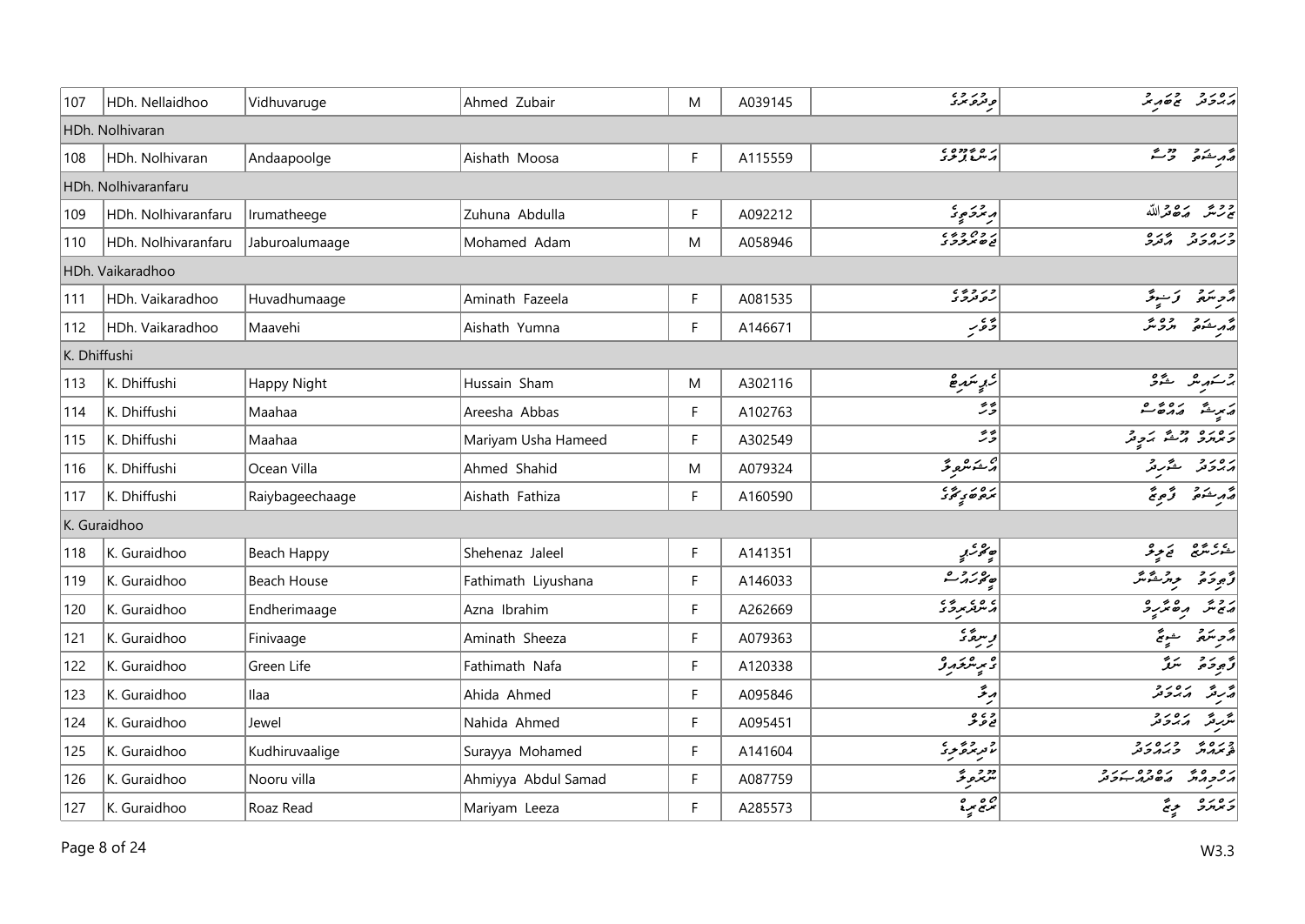| 128         | K. Guraidhoo  | <b>Three Flowers</b> | Lamha Abdulla          | F         | A294606 | ە يور قىق بىر <u>م</u>   | ترويج وكافرالله                                     |
|-------------|---------------|----------------------|------------------------|-----------|---------|--------------------------|-----------------------------------------------------|
| 129         | K. Guraidhoo  | Vaijeheyge           | Ahmed Madheeh          | M         | A378027 | ر<br>ح د ح ر د           | د ۱۵ د تورژ                                         |
| 130         | K. Guraidhoo  | Venus Villa          | Fathimath Afiya        | F         | A085209 | مەسىر شىرىدىگە           | وتجوحكم المروائر                                    |
| 131         | K. Guraidhoo  | Victoryaage          | Aishath Zeena          | F         | A048101 | <br>  عربر كا سر مركز كه | قەرشۇق بېش                                          |
| K. Huraa    |               |                      |                        |           |         |                          |                                                     |
| 132         | K. Huraa      | Andhaleebuge         | Fathimath Aneesa       | F         | A140594 | پر عربي <i>چ</i> ي       | أوالمحمد وأسراء                                     |
| 133         | K. Huraa      | Hiraa                | Niuma Abdul Hakeem     | F         | A146391 | رىچە                     |                                                     |
| 134         | K. Huraa      | Irudheymaage         | Nishana Ahmed          | F         | A154176 | و در د.<br>در موتور و د  | س شگر کرد در د                                      |
| 135         | K. Huraa      | Niru                 | Aminath Shamma         | F         | A291787 | سرچر                     |                                                     |
| 136         | K. Huraa      | Notilas              | Muna Shathir           | F         | A082593 | يتر <sub>جع</sub> بحرك   |                                                     |
| 137         | K. Huraa      | Notilas              | Aminath Shira Visam    | F         | A291201 | لتتبع ئرشه               | و برد مشرقه و مشی                                   |
| 138         | K. Huraa      | Snow Drop            | Aminath Muzuna         | F         | A291429 | <u>ه جې ويوه</u>         | أأزويتهم وفريتر                                     |
| 139         | K. Huraa      | Snow Drop            | Mohamed Maaxin         | M         | A291434 | <u>ه چې موه</u>          | ورەرو ۇېر                                           |
|             | K. Kaashidhoo |                      |                        |           |         |                          |                                                     |
| 140         | K. Kaashidhoo | Aman                 | Abdulla Jinan          | M         | A105912 | ەر ھ                     | پرځترالله م <sub>ح</sub> شرمر                       |
| 141         | K. Kaashidhoo | Aman                 | Ameena Hassan Fulhu    | F         | A143474 | برىر ھ                   | أأروش أركب ووو                                      |
| 142         | K. Kaashidhoo | Dhilaasaage          | Shifaza Shakir         | F         | A145007 | ەر ئۇرىچى                |                                                     |
| 143         | K. Kaashidhoo | Dhilaasaage          | Aminath Nafsa          | F         | A290200 | مرتَرْ سَمْرَ            | سودي شريد<br>سودي شريد<br>مرسمه شدش                 |
| 144         | K. Kaashidhoo | Dhilaasaage          | Ali Naaif              | M         | A402106 | مرتژستری                 | ە ئېرۇ                                              |
| 145         | K. Kaashidhoo | Finivaage            | Easa Moosa             | M         | A258563 | و سرچ <sup>ي</sup>       |                                                     |
| 146         | K. Kaashidhoo | Gumreege             | Khadeeja Mohamed       | F         | A143743 | و ه<br>  د ح مړنو        | زَمْرِيحَ وَرَه رَو                                 |
| K. Maafushi |               |                      |                        |           |         |                          |                                                     |
| 147         | K. Maafushi   | Alimasge             | Mohamed Shareef        | ${\sf M}$ | A050793 | رزوجة سقومي              | ورەرو ئىيرو                                         |
| 148         | K. Maafushi   | Banafsaage           | Aminath Rafah Ahmed    | F         | A294527 | ە ئىرە مەي               | أدوسي برود برورد                                    |
| 149         | K. Maafushi   | Finifen Villa        | Mariyam Saeeda Mohamed | F         | A004684 | اربىدۇ شوۋ               | ر ٥ ر٥ م م م ٥ ر ٥ ر و<br>و بربرو مسمورتر و بربروتر |
| 150         | K. Maafushi   | Finihiyaage          | Shamveela Mohamed      | F         | A253291 | و سربر پر <sup>ی</sup>   | <br> شوه پوه دره دره                                |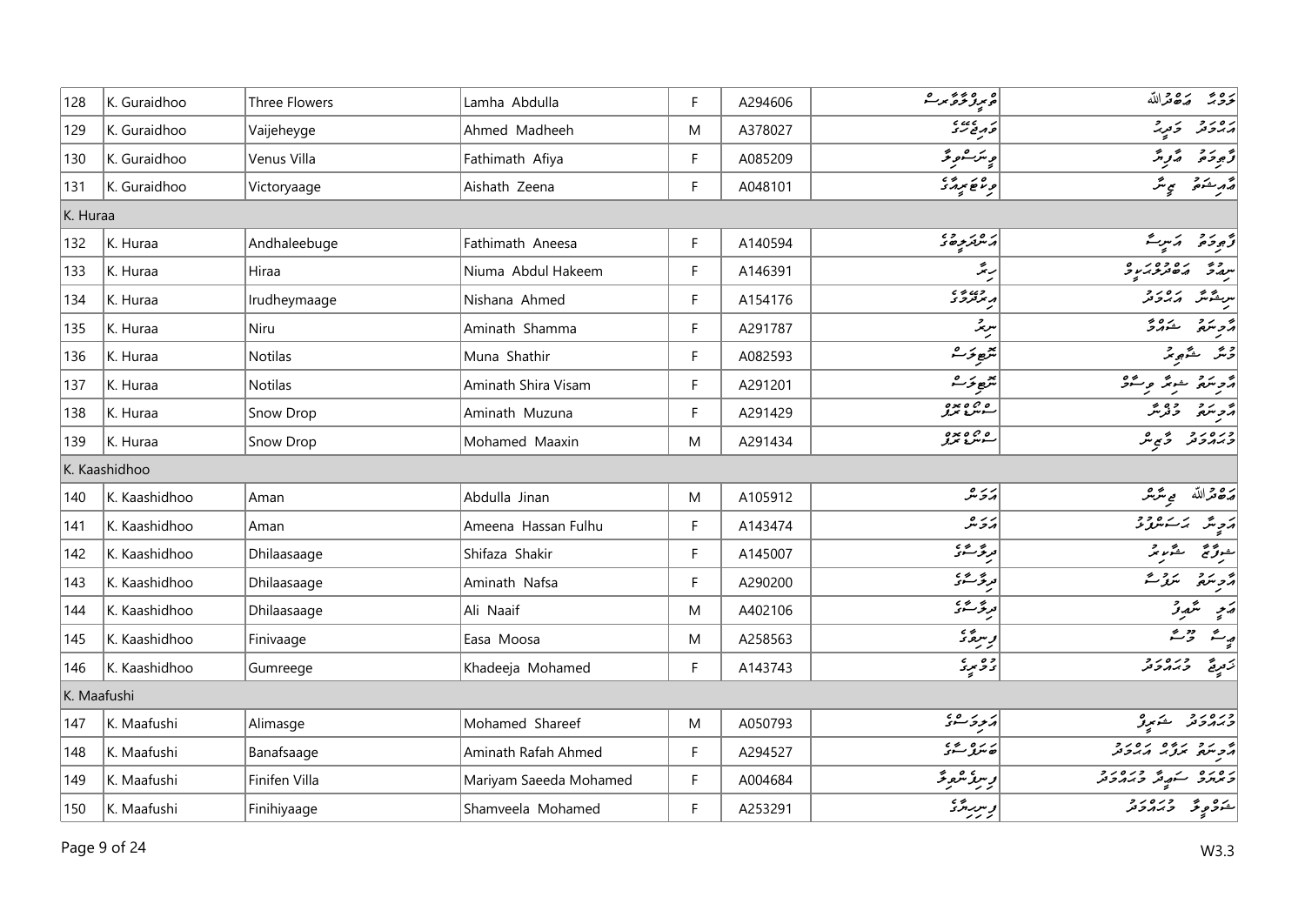| 151 | K. Maafushi   | Handhuvareege      | Mohamed Hassan          | M  | A071071 | ئەسە <i>دە</i> بەر              | ورەرو پەسەر                                                           |
|-----|---------------|--------------------|-------------------------|----|---------|---------------------------------|-----------------------------------------------------------------------|
| 152 | K. Maafushi   | Meenaz             | Aishath Shahma          | F  | A142647 | جە ئىگە                         | شەرچ<br>ر<br>د که د مشوځو                                             |
| 153 | K. Maafushi   | Musthareege        | Aminath Majudha         | F  | A104799 | د سه هم مړی<br>د سهمون          | أرمز ترة<br>ر 3 قر                                                    |
| 154 | K. Maafushi   | Musthareege        | Mariyam Zuha            | F  | A299710 | و صر پر ۽<br>حرڪو پيري          | ر ه ر ه<br>تر <del>ب</del> ر بر<br>ح تر                               |
| 155 | K. Maafushi   | Samrock            | Mariyam Raudha Ali      | F  | A307301 | ے ویو ہ<br>سعو محرما            | ג 20 ג 29 ג'ור                                                        |
| 156 | K. Maafushi   | Tharividhaage      | Ibrahim Rasheed         | M  | A106587 | <br> توسر و مرد                 | ەرھەترىرى<br>ر<br>ىكەشەقە                                             |
| 157 | K. Maafushi   | Tulip              | Zaufaran Ali            | F  | A075781 | جوړېږ                           | روروه من                                                              |
| 158 | K. Maafushi   | Tulip              | Aishath Shamma Shareef  | F. | A297043 | ھ م <sup>و</sup> مرو<br>م       | أَمَّ إِسْتَمَعَ الشَّمْرُونَ الشَّمْرِيْنَ                           |
|     | K. Thulusdhoo |                    |                         |    |         |                                 |                                                                       |
| 159 | K. Thulusdhoo | Aligaa             | Ahmedh Maahu Aslam      | M  | A290517 | پرویژ                           | ג ם ג כ ב ה ה ב ג פ ג פ<br>הגב <i>ע ב ג ה</i> — <del>יכ</del> ב       |
| 160 | K. Thulusdhoo | Oidhuni            | Nahudha Ibrahim         | F  | A065470 | بر<br>مرمر تر سر                | يروثر أرەتمرىر                                                        |
| 161 | K. Thulusdhoo | Rabeeu             | NABEEH IBRAHIM          | M  | A212152 | برەد                            | ەھ ئۈرۈ<br>سەھەر<br>ئ                                                 |
| 162 | K. Thulusdhoo | Rangali            | Hawwa Ibrahim           | F  | A067340 | برەرىر                          | برەپچ<br>ە ھەترىرى<br>برھ ترىرى                                       |
| 163 | K. Thulusdhoo | Shehenaaz          | Shaheeda Mohamed        | F  | A093981 | ے بر بر مر<br>مشر بر متر پن     | وره رو<br>وبروتو<br>ے کمبر مگر<br>پخ                                  |
| 164 | K. Thulusdhoo | Thiyani            | Fathimath Inasha        | F  | A143193 | ەدىرىىر                         | قرم في مقطعة                                                          |
|     | Lh. Hinnavaru |                    |                         |    |         |                                 |                                                                       |
| 165 | Lh. Hinnavaru | <b>Beach House</b> | Mamdhooha Hassan        | F  | A113540 | ھەممەر 2                        | ر ه دوم<br>تر تر تر<br>برسەمىر                                        |
| 166 | Lh. Hinnavaru | <b>Beach House</b> | Mihdha Hassan           | F  | A113543 | پەيمەئەر م                      | ورقر يزكنو                                                            |
| 167 | Lh. Hinnavaru | Bodukaashige       | Fathimath Ibrahim       | F. | A075752 | لاة ممبرة<br>مستشركة            | مەھترىرى<br>و په پر د                                                 |
| 168 | Lh. Hinnavaru | Carnationmaage     | Mohamed Shaffah         | M  | A048601 | ء<br>پڻ پورس شوکس پر پر پر      | ے دو و د<br>و ر ه ر و<br>و پر پر <del>و</del> تر                      |
| 169 | Lh. Hinnavaru | <b>Dhoores</b>     | Sauzan Abdul Gayyoom    | F  | A224482 | دو ۽ ه                          | ק כשים הם כסקים בכם<br>המה אינה הם בקיב במיקיב                        |
| 170 | Lh. Hinnavaru | Dhunfinige         | Ali Adam                | M  | A023573 | قرشوبير                         | أەسمجە مەتىرو                                                         |
| 171 | Lh. Hinnavaru | Guleynooranmaage   | Fathimath Abdul Qayyoom | F  | A057380 | وړ، دور ه په ،<br>د نوسرپرسرو د | ر ٥ ر ٥ ر ٥ دو ٥<br>پر ت <i>۵ تر پر بر ب</i> ر<br>و <sub>م</sub> ور د |
| 172 | Lh. Hinnavaru | Hoarafusheege      | Aminath Aboobakuru      | F  | A115795 | <i>ج پر 3 م</i> ر <sup>ي</sup>  | 77/77/<br>أزحر سرة                                                    |
| 173 | Lh. Hinnavaru | Hulhagumatheege    | Salama Ali              | F. | A113833 | ور ور<br>رنگ څخه تو ت           | سەۋە<br>رځمني                                                         |
| 174 | Lh. Hinnavaru | Kinaaraage         | Shaazlee Ahmed          | F  | A039632 | ر پر پر د<br>پر متر پر پر       | شگهو كەرد                                                             |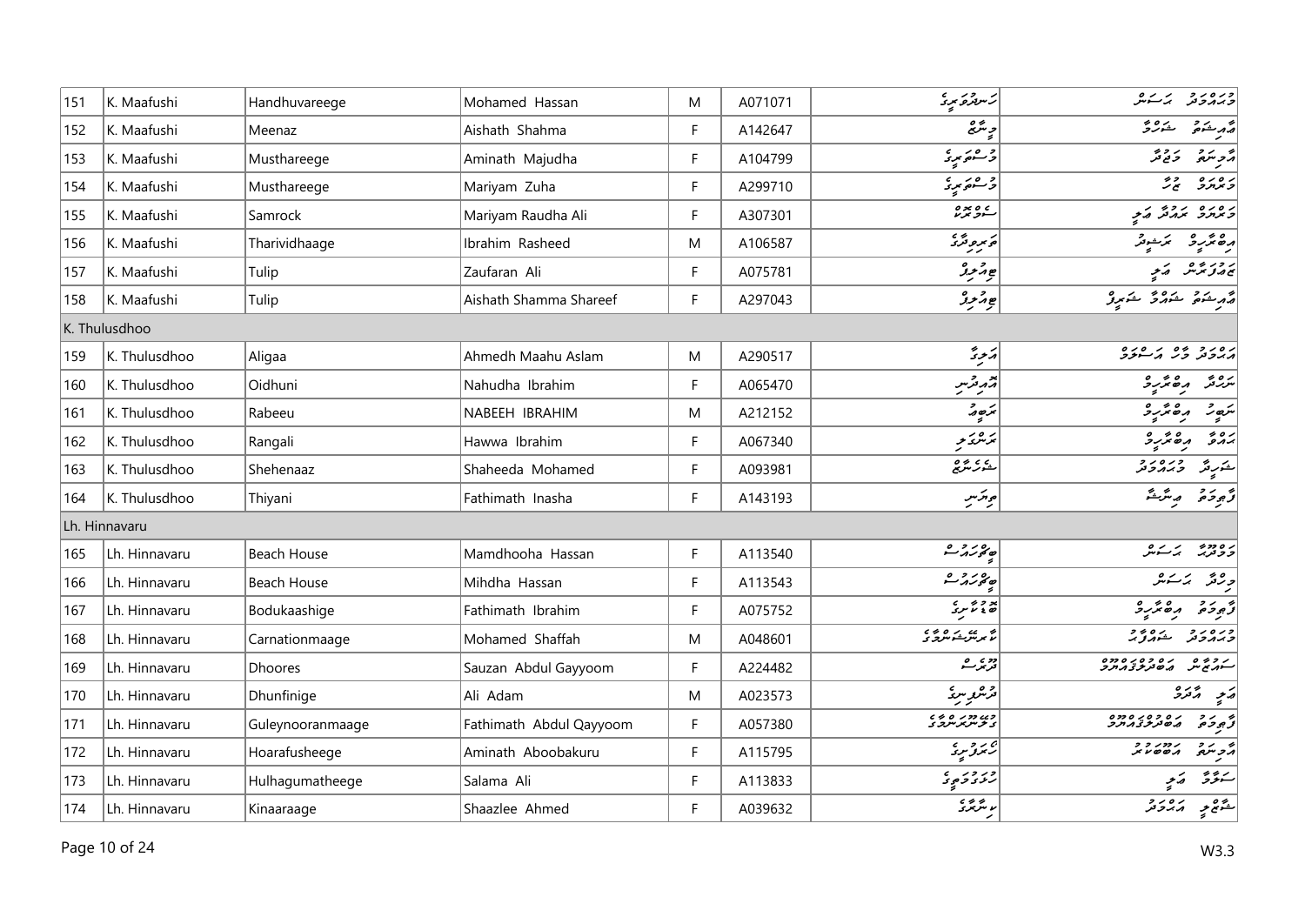| 175         | Lh. Hinnavaru | Kudhiluboamaage   | Ilhama Mohamed            | F  | A222054 | و وه وه و ،<br>ما تر پژه و د              | و ره ر و<br><i>د ب</i> رگرفر<br>أبرعرشر     |
|-------------|---------------|-------------------|---------------------------|----|---------|-------------------------------------------|---------------------------------------------|
| 176         | Lh. Hinnavaru | Maaolhu           | Hawwa Rasma               | F  | A221531 | پر بر و<br>و پر ن                         | پره پچ<br>ىر ئەبى                           |
| 177         | Lh. Hinnavaru | Maidhaan          | Aminath Muna Mohamed      | F. | A224624 | ئەر بۇرى <i>گە</i>                        | د در د در در در د                           |
| 178         | Lh. Hinnavaru | Meyvaagasdhoshuge | Hameeda Yoosuf            | F  | A027837 | ، پر ر صد و ء<br>  ترخ ي سسه ترمزی        | دد وه<br>در سو<br>برَحٍةًر                  |
| 179         | Lh. Hinnavaru | Meyvaagasdhoshuge | Mariyam Easa              | F  | A062449 | ده بر ره پود د<br>وی د ک                  | و وره په ش                                  |
| 180         | Lh. Hinnavaru | Niru              | Nazneen Nizar             | F  | A057579 | سرچر                                      | س <i>گھ سرمگر</i> سرچ س                     |
| 181         | Lh. Hinnavaru | Niru              | Mariyam Nasiha            | F  | A086183 | سرچر                                      | ر ه ر ه<br><del>و</del> بربرگر<br>ىترىبەر   |
| 182         | Lh. Hinnavaru | Nooraanee         | Aminath Solih             | F  | A042552 | دور<br>مرتز سر                            | أأروبتهم بكرور                              |
| 183         | Lh. Hinnavaru | Nooraanee Aage    | Aishath Mohamed Solih     | F  | A034568 | دور پر دی<br>سرپر سرد د                   |                                             |
| 184         | Lh. Hinnavaru | Nooraanee Aage    | Ahmed Mohamed             | M  | A103200 | دور پر دی<br>سرپر سرد د                   | ر <i>ס ג</i> כ ג ס ג כ<br>ג ג כ ג ג ג ג ב ג |
| 185         | Lh. Hinnavaru | Nooraaneemaage    | Aishath Jaufar            | F  | A217718 | در پر پر دی<br>سر پر پر دی                | أقهر مشتمر والمتحافي                        |
| 186         | Lh. Hinnavaru | Noovilaage        | Mohamed Ifaz              | M  | A222978 | دد<br>سره څري                             | ورەرو بەقت                                  |
| 187         | Lh. Hinnavaru | Norite            | Fathmath Zaha             | F  | A223222 | ترىرىر                                    | و بحجوجو بالمريحة                           |
| 188         | Lh. Hinnavaru | Pearls            | Aminath Enath Ali         | F  | A224572 | ۇ برۋىشە                                  | أأدجر سكم أوسكم أأوالمحم                    |
| 189         | Lh. Hinnavaru | <b>Red Star</b>   | Rahma Abdullah            | F  | A127638 | ی ه <u>ه ه</u> نم                         | بروءِ روم الله                              |
| 190         | Lh. Hinnavaru | Seeriyazge        | Hussain Ziyad Ibrahim     | M  | A220963 | سىمەدى ئى<br>شەھرى                        | بر سکر مگر مگر در مشارعه                    |
|             | Lh. Kurendhoo |                   |                           |    |         |                                           |                                             |
| 191         | Lh. Kurendhoo | Abharuge          | Minna Abdulla             | F. | A141719 | ر ٥ ر و ،<br>دره ر برد                    | ويثريثر أركاة والله                         |
| 192         | Lh. Kurendhoo | Alamaage          | Aminath Amaanee Mahir     | F  | A309891 | پەيرى                                     | أزويتم أرؤس وتربر                           |
| 193         | Lh. Kurendhoo | Cresent Villa     | Fathimath Saeeda          | F  | A131317 | ە ب <sub>ى</sub> ئەمرە <sub>ھ بو</sub> ئە | و مرد<br>توجو حر<br>سەرپەتر                 |
| 194         | Lh. Kurendhoo | Dheyliyaage       | Fathimath Ibrahim         | F  | A082962 | ء، پر پر<br>مرگ                           | و څو څخه د<br>ە ھېڭرىي<br>برھېڭرىيە         |
| 195         | Lh. Kurendhoo | Feyrumaage        | Fathimath Shahida         | F  | A128129 | در و در د<br>تو بور <del>ت</del> ر و      | وٌ جو حر ح<br>ستەرىر                        |
| 196         | Lh. Kurendhoo | Maajehige         | Ahmed Zahid               | M  | A023182 | ا پی په<br>د قبي سر تر                    | رەرو ئەرە                                   |
| Lh. Naifaru |               |                   |                           |    |         |                                           |                                             |
| 197         | Lh. Naifaru   | Dhanmaruge        | Mohamed Asim Abdul Gayoom | M  | A039339 | ر ہ ر د ،<br>ترسرپر بری                   |                                             |
| 198         | Lh. Naifaru   | Fanaaru           | Ibrahim Yoosuf            | M  | A063693 | ۇ ئىرىر                                   | دەنۇر دەر دەر دە                            |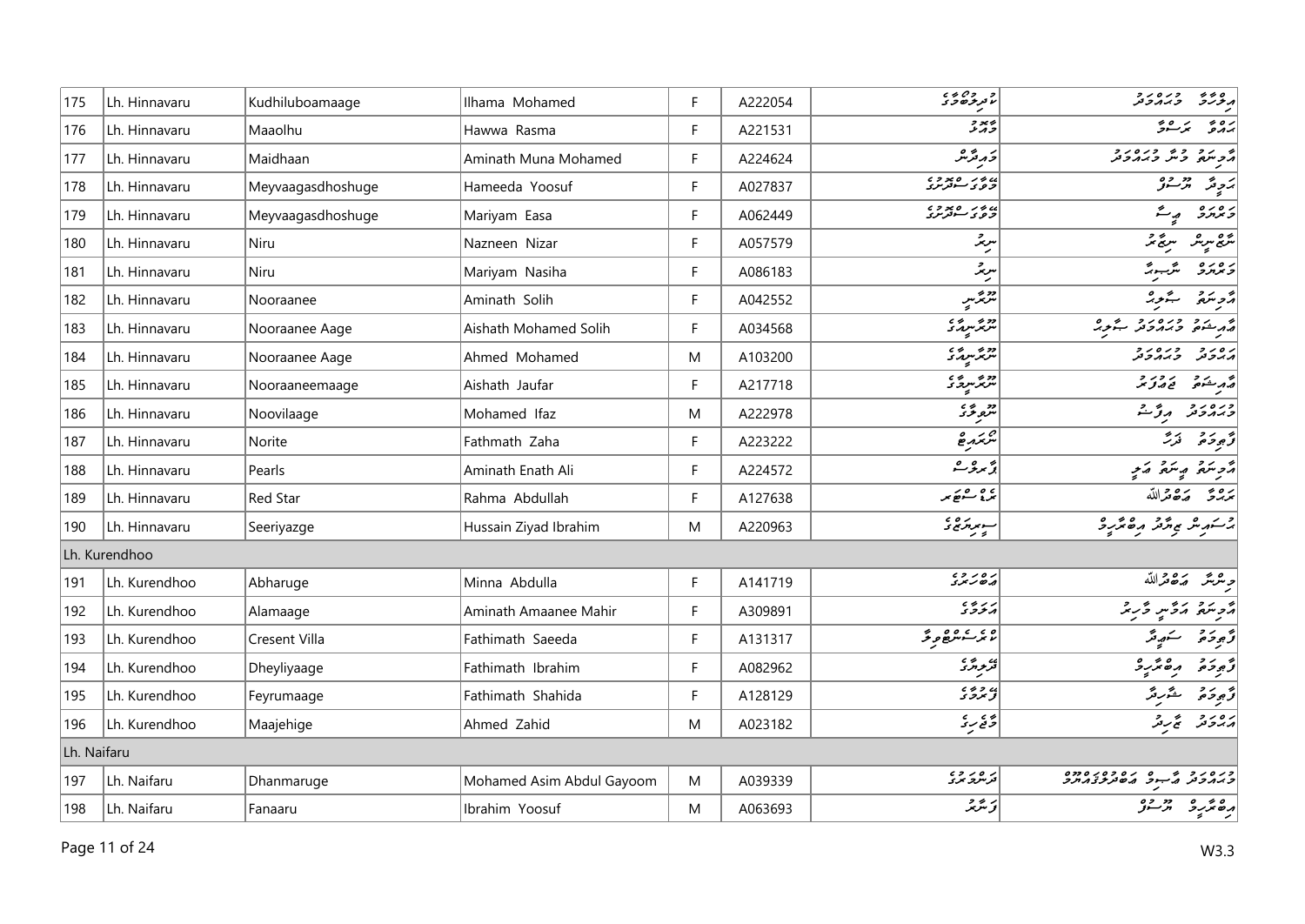| 199        | Lh. Naifaru        | Fanaaru                  | Mohamed Yoosuf            | M  | A114641 | ۇ ئىرىر                                     | כנסנים בפי<br>כ <i>ג</i> ונפיט, וני-ית                                                                                                                                                                                                                                                                                                                                                                                                                                                                                                |
|------------|--------------------|--------------------------|---------------------------|----|---------|---------------------------------------------|---------------------------------------------------------------------------------------------------------------------------------------------------------------------------------------------------------------------------------------------------------------------------------------------------------------------------------------------------------------------------------------------------------------------------------------------------------------------------------------------------------------------------------------|
| 200        | Lh. Naifaru        | Fanaaru                  | Shaliya Yoosuf            | F  | A224989 | ۇ ئىرىر                                     | هُ مِعْرِ مِرْ مِنْ مِنْ وَهِ                                                                                                                                                                                                                                                                                                                                                                                                                                                                                                         |
| 201        | Lh. Naifaru        | Havaas                   | Fathimath Yoosuf          | F  | A156538 | ر پۇ شە                                     | و د د دوه<br>د گروه مرسو                                                                                                                                                                                                                                                                                                                                                                                                                                                                                                              |
| 202        | Lh. Naifaru        | Jambuge                  | Fathimath Nazeera         | F  | A222091 | ر ۵ ۶ ء<br>قع سرچ <sub>ک</sub>              | ۇ <sub>ب</sub> ودۇ ئىي ئ                                                                                                                                                                                                                                                                                                                                                                                                                                                                                                              |
| 203        | Lh. Naifaru        | Maaolhu                  | Hussain Nusair Ibrahim    | M  | A337743 | پر بر و<br>و پر ن                           | جسكر عرائش بره بره برره                                                                                                                                                                                                                                                                                                                                                                                                                                                                                                               |
| 204        | Lh. Naifaru        | Mabusthaanuge            | Aishath Ibrahim Fulhu     | F  | A216408 | ر و ه ه و و و<br><b>و ځانگو</b> سری         | و د شوه مه ده نورو د د                                                                                                                                                                                                                                                                                                                                                                                                                                                                                                                |
| 205        | Lh. Naifaru        | Muiythoshige             | Mariyam Easa              | F  | A158759 | و ه بو پر<br>تر حو جو مړي                   | دەرە پەت                                                                                                                                                                                                                                                                                                                                                                                                                                                                                                                              |
| 206        | Lh. Naifaru        | Narugisge                | Shareefa Ahmed            | F  | A130712 | ىئر <i>پرېمو</i> ر شوت <mark>چ</mark>       | $\frac{1}{2}$                                                                                                                                                                                                                                                                                                                                                                                                                                                                                                                         |
| 207        | Lh. Naifaru        | Nooraleege               | Fathimath Faiga           | F  | A219837 | ددر<br>مرتزعه د                             | $\begin{array}{cc} \overbrace{\phantom{0}}^{2} & \overbrace{\phantom{0}}^{2} & \overbrace{\phantom{0}}^{2} & \overbrace{\phantom{0}}^{2} & \overbrace{\phantom{0}}^{2} & \overbrace{\phantom{0}}^{2} & \overbrace{\phantom{0}}^{2} & \overbrace{\phantom{0}}^{2} & \overbrace{\phantom{0}}^{2} & \overbrace{\phantom{0}}^{2} & \overbrace{\phantom{0}}^{2} & \overbrace{\phantom{0}}^{2} & \overbrace{\phantom{0}}^{2} & \overbrace{\phantom{0}}^{2} & \overbrace{\phantom{0}}^{2} & \overbrace{\phantom{0}}^{2} & \overbrace{\phant$ |
| 208        | Lh. Naifaru        | Reynige                  | Yoosuf Moosa              | M  | A045773 | ير<br>تنرسرچ                                | در ده در پی                                                                                                                                                                                                                                                                                                                                                                                                                                                                                                                           |
| 209        | Lh. Naifaru        | Saathee                  | Abdul Hameed Abdul Gafoor | M  | A063985 | رحمي                                        | נ ס כ ס נ - כ - נ ס כ ס נ בר כ -<br>הם בקיב גם - ב הם בקיב ה ב - ב                                                                                                                                                                                                                                                                                                                                                                                                                                                                    |
|            | N. Henbadhoo       |                          |                           |    |         |                                             |                                                                                                                                                                                                                                                                                                                                                                                                                                                                                                                                       |
| 210        | N. Henbadhoo       | Kenereege Aage           | Ibrahim Hussain           | M  | A203660 | ، عربر د و د و<br>ما مربر د و د د           | رەنزىر ئىسكىر                                                                                                                                                                                                                                                                                                                                                                                                                                                                                                                         |
|            | N. Holhudhoo       |                          |                           |    |         |                                             |                                                                                                                                                                                                                                                                                                                                                                                                                                                                                                                                       |
| 211        | N. Holhudhoo       | Ihraamge                 | Zaeema Mohamed            | F  | A054525 | ە 20 مىسى 2<br>مەسىرىرى                     | ى ئەڭ جەممەد                                                                                                                                                                                                                                                                                                                                                                                                                                                                                                                          |
| 212        | N. Holhudhoo       | Maaranga                 | Razana Moosa Manik        | F  | A201776 | ۇ ئەسرىم                                    | برەش دەپرىدە                                                                                                                                                                                                                                                                                                                                                                                                                                                                                                                          |
| 213        | N. Holhudhoo       | Milan                    | Ahmed Ignaz               | M  | A203081 | د مُحَرْمْر                                 | رەرد مقترح                                                                                                                                                                                                                                                                                                                                                                                                                                                                                                                            |
| 214        | N. Holhudhoo       | Milan                    | Hiba Igbal                | F  | A203086 | جرځىگە                                      | 303, 601                                                                                                                                                                                                                                                                                                                                                                                                                                                                                                                              |
| 215        | N. Holhudhoo       | Rediyam Villa            | Abdulla Khaleel           | M  | A022915 | بم برو <sub>گو</sub> محر                    | أرة قرالله تزمونه                                                                                                                                                                                                                                                                                                                                                                                                                                                                                                                     |
|            | N. Kendhikulhudhoo |                          |                           |    |         |                                             |                                                                                                                                                                                                                                                                                                                                                                                                                                                                                                                                       |
| 216        | N. Kendhikulhudhoo | Kendhikolhu. Fehivilaage | Aishath Raseefa           | F  | A205060 | ع سعر موقع و محر موقع دي.<br>مستقر موقع ديد |                                                                                                                                                                                                                                                                                                                                                                                                                                                                                                                                       |
| 217        | N. Kendhikulhudhoo | Kulhudhoo. Kurikeelage   | Neena Nafiu               | F  | A207839 |                                             | ە مەكسۇم ئىسوۋا<br>ئەم ئىسىم ئىسوۋا                                                                                                                                                                                                                                                                                                                                                                                                                                                                                                   |
| N. Maafaru |                    |                          |                           |    |         |                                             |                                                                                                                                                                                                                                                                                                                                                                                                                                                                                                                                       |
| 218        | N. Maafaru         | New Plot                 | Izzath Adbul Rasheed      | F. | A200078 | سروويوه                                     | ۲٫۵ د ۲۵۶۵ کرد.<br>مردی و ماه ترد برشوتر                                                                                                                                                                                                                                                                                                                                                                                                                                                                                              |
|            | N. Magoodhoo       |                          |                           |    |         |                                             |                                                                                                                                                                                                                                                                                                                                                                                                                                                                                                                                       |
| 219        | N. Magoodhoo       | Haveereenaazu            | Mariyam Saleema           | F  | A203559 | رَءٍ مِرِسَّرِ جَ                           | دەرە سەرۇ                                                                                                                                                                                                                                                                                                                                                                                                                                                                                                                             |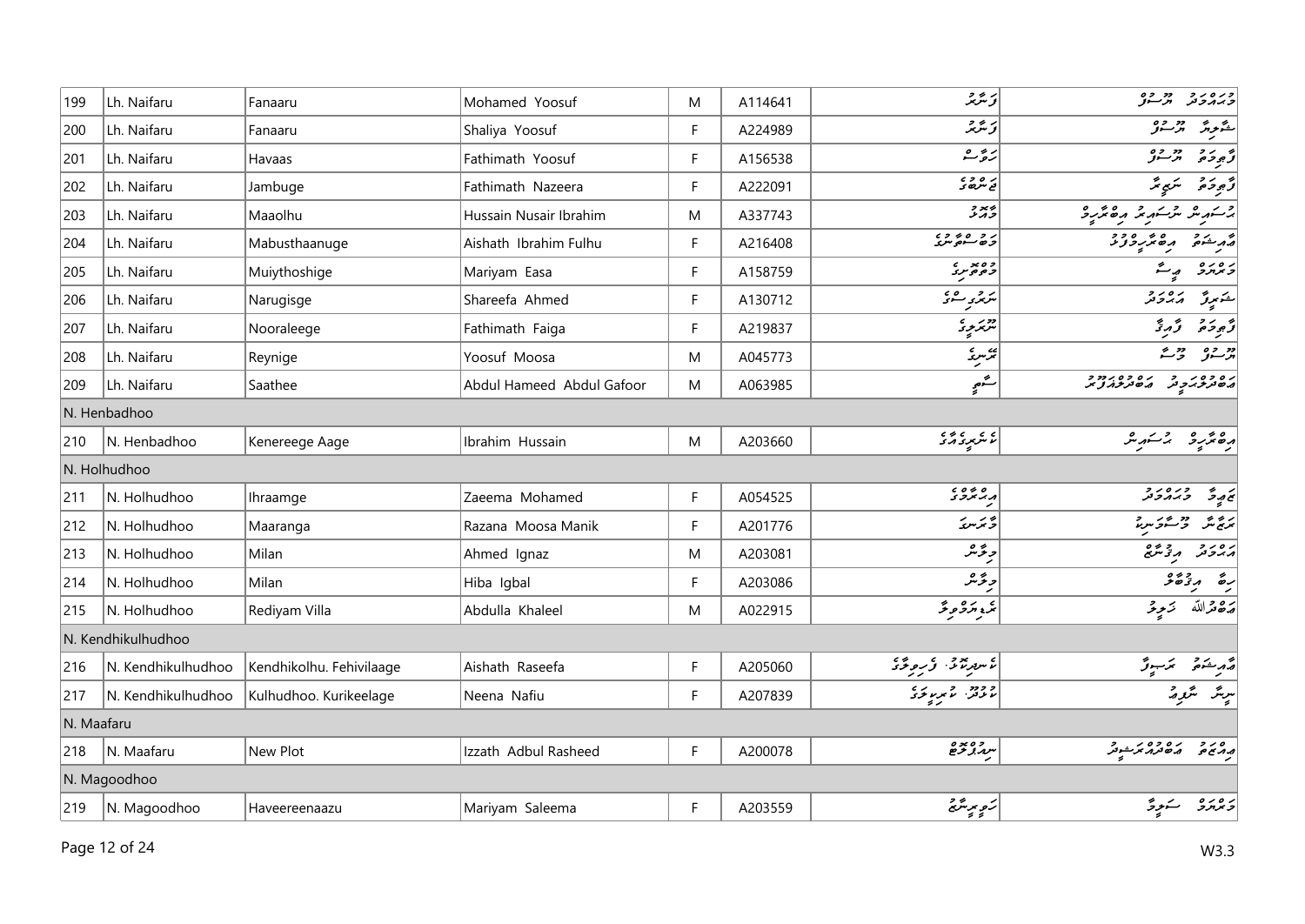|     | N. Manadhoo |                 |                         |    |         |                                                                 |                                                 |
|-----|-------------|-----------------|-------------------------|----|---------|-----------------------------------------------------------------|-------------------------------------------------|
| 220 | N. Manadhoo | Cheynuge        | Abdul Hameed Ahmed      | M  | A067778 | ي و ،<br>محمومبر                                                | גם כם גם גם גבת<br>גםתיבגבת גגבת                |
| 221 | N. Manadhoo | Emerald         | Hishan Hassan           | M  | A068696 | ، ر ر ه ه<br>د <del>د</del> برو ه                               | - مستشفر الكاشر<br>الرحقيق الكاشر               |
| 222 | N. Manadhoo | Greenge         | Moomina Mohamed         | F  | A204030 | ە<br>ئەسمەتىگە                                                  | ووند ورەرو                                      |
| 223 | N. Manadhoo | Honey Season    | Ahmed Nasrullah Shafeeu | M  | A246307 | ئەبىر سەئچ مىگە<br>ئە                                           | برەبر تر بر عمرالله څوړ چ                       |
| 224 | N. Manadhoo | Ithaahaa        | Ahmed Nazwaan           | M  | A246553 | $\overline{\mathcal{Z}_{\mathcal{S}\mathcal{A}}^{\mathcal{S}}}$ | رەرد بردەر                                      |
| 225 | N. Manadhoo | Thothaage       | Hassan Zahir            | M  | A078993 | ج ءِ ۽<br>حوم <sub>ک</sub>                                      | يُاسَدُ عَلَى مِرْسَرٌ                          |
| 226 | N. Manadhoo | Twelve ree      | Aminath Afeefa          | F  | A138704 | <br> ح و ژبې                                                    | أأدمني أأوقى                                    |
| 227 | N. Manadhoo | Twelve ree      | Aishath Aifa Hassan     | F  | A325732 | ص ح ح س<br>  ج حر حر س                                          |                                                 |
|     | N. Velidhoo |                 |                         |    |         |                                                                 |                                                 |
| 228 | N. Velidhoo | Afzaa           | Ahmed Azim              | M  | A204785 | ره پځ                                                           | درور گرم و                                      |
| 229 | N. Velidhoo | Alanaasige      | Ali Abdul Hakeem        | M  | A055043 | ىر ئەنگەسى <sup>ي</sup><br>م                                    | 2020 1020 24                                    |
| 230 | N. Velidhoo | Alimaa          | Alimaa Mohamed          | F  | A206867 | پرویژ                                                           | 21012 222                                       |
| 231 | N. Velidhoo | Askani          | Mariyam Nasheeda        | F  | A074929 | ارتقائير                                                        | رەرە سكىشەنگە                                   |
| 232 | N. Velidhoo | Athireege       | Mariyam Yoosuf          | F. | A202803 | وكمعروج                                                         |                                                 |
| 233 | N. Velidhoo | Avikokaage      | Aishath Ihusana         | F. | A105576 | بروپر                                                           | أقهر شؤة وبرعشر                                 |
| 234 | N. Velidhoo | Boashimaage     | Ahmed Ali               | M  | A205233 | ە بېرىنى<br>مەرىخ                                               | دەرد كەي                                        |
| 235 | N. Velidhoo | Chabeyleege     | Aminath Raziyya         | F. | A205840 | ری د ؟<br>کوه و د                                               | הכתים הביות                                     |
| 236 | N. Velidhoo | Fiyaathoshiaage | Fathimath Asfa          | F  | A094273 | و پڑ پیو پر پر پر                                               | توجدة ماستق                                     |
| 237 | N. Velidhoo | Gulalaage       | Aminath Sizna           | F  | A114459 | و ه بر پر پر<br>پر محرکو پر                                     | أأرمز سواه المسرهم يتكر                         |
| 238 | N. Velidhoo | Nafaa           | Hawwa Rauhaa            | F  | A206953 | ىترتمە                                                          |                                                 |
| 239 | N. Velidhoo | Nooraaneege     | Fathimath Rageeba       | F  | A203166 | دو پر<br>سر ټرسري                                               | وَّجِرْحَمْ يَحَدِّهِ مَّ                       |
| 240 | N. Velidhoo | Nooraleege      | Hassan Faiz             | M  | A204820 | ددر<br>مرټرمونه                                                 | يز کشش تۇرىج                                    |
| 241 | N. Velidhoo | Ocean Villa     | Maimoona Abdul Azeez    | F. | A082308 | ە ئەنە ئىر <sub>ىم</sub> ۇ                                      | בגבית גם בסיגם                                  |
| 242 | N. Velidhoo | Robinge         | Aishath Shifaaza        | F. | A206002 | پر صره ع                                                        | و د شور د به در د مینداند.<br>د د د د د د د د د |
| 243 | N. Velidhoo | Saturn          | Aishath Sana            | F. | A094923 | ے پر م                                                          | قەرشىقى سەنگە                                   |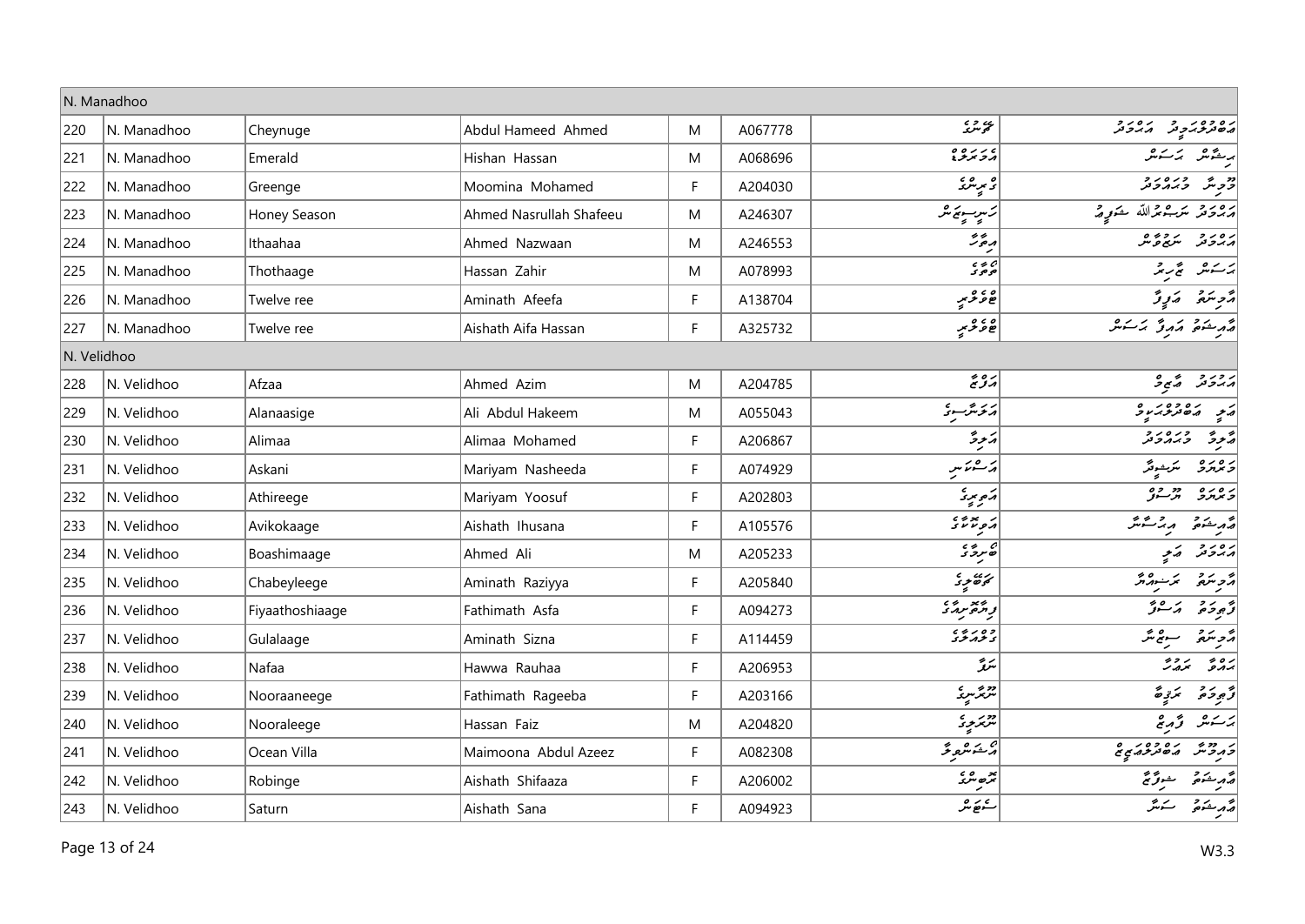| 244         | N. Velidhoo       | Saturn            | Hussain Unaish Abdulla | M           | A350670 | ع نو غور شر                                 | ج سكر مكر مكر من من من الله       |
|-------------|-------------------|-------------------|------------------------|-------------|---------|---------------------------------------------|-----------------------------------|
| 245         | N. Velidhoo       | Seesange          | Ahmed Ibrahim          | M           | A055509 | سەسەھرى                                     | גפנג השתייכ                       |
| R. Alifushi |                   |                   |                        |             |         |                                             |                                   |
| 246         | R. Alifushi       | Gulisthaanuge     | Mariyam Razaan Ibrahim | F           | A243681 | د په ده وره<br>د تور شوه سرد                |                                   |
| 247         | R. Alifushi       | Jeeza             | Rajeel Jameel          | M           | A046735 | قح تج                                       |                                   |
| 248         | R. Alifushi       | Mareenaage        | Aminath Abdul Raheem   | F           | A126153 | ىر پېرىترى<br>ئ                             |                                   |
| 249         | R. Alifushi       | Narugis Villa     | Khadeeja Ali           | F           | A073758 | ىئر <i>پرېمو</i> ئىشتى ئىش                  | رَمَدِيَّ أَرَمَ                  |
|             | R. Angolhitheemu  |                   |                        |             |         |                                             |                                   |
| 250         | R. Angolhitheemu  | Fine Beach        | Athifa Mohamed         | F           | A061887 | دَ مر شرحه محم                              | ه وره رو                          |
|             | R. Hulhudhuffaaru |                   |                        |             |         |                                             |                                   |
| 251         | R. Hulhudhuffaaru | Almaas Villa      | Ali Hamdhaan           | M           | A359741 | روۋىشوقە                                    | ر ده دوره<br>مو دومره             |
| 252         | R. Hulhudhuffaaru | Hudhufinifenmaage | Fathimath Zuhura       | F           | A131458 | 2 قرىر سرى مركزى<br>  2 قرىر سرى مركزى      |                                   |
| 253         | R. Hulhudhuffaaru | Hudhufinifenmaage | Samiya Mohamed         | F           | A132767 | <sup>32</sup> رىرىيە ئارەتتى<br>مەھرىرىدىكى |                                   |
| 254         | R. Hulhudhuffaaru | Mazaa             | Asiyath Nareema        | F           | A316277 | ترمج                                        |                                   |
| 255         | R. Hulhudhuffaaru | Zamaaneege        | Mariyam Ibrahim        | F           | A047657 | ئە ئەس <sub>ى</sub> رى<br>ئ                 | ومرده مصميرة                      |
|             | R. Inguraidhoo    |                   |                        |             |         |                                             |                                   |
| 256         | R. Inguraidhoo    | Arizoana          | Aishath Rishma         | F           | A237523 | ارىبرچىتر                                   |                                   |
| 257         | R. Inguraidhoo    | Asseyri           | Shukurana Khalid       | F           | A155171 | لرويهمر                                     |                                   |
| 258         | R. Inguraidhoo    | Athamaage         | Samia Abdul Rahman     | F           | A066829 | ر ر د »<br>پره <del>ر</del> د               |                                   |
| 259         | R. Inguraidhoo    | Dhinasha          | Fathimath Ali          | F           | A123229 | ىرىترىتر                                    | توجوحو المامي                     |
| 260         | R. Inguraidhoo    | Kanburuge         | Mohamed Ameen          | M           | A314376 | ر د د ه<br>ما سرچ بور                       |                                   |
| 261         | R. Inguraidhoo    | Kanburuge         | Ahmed Yamin            | M           | A314382 | ر د د د<br>ما سرچ بور                       | پرونز گرونگر                      |
|             | R. Innamaadhoo    |                   |                        |             |         |                                             |                                   |
| 262         | R. Innamaadhoo    | Athireege         | Fathimath Milna        | $\mathsf F$ | A239937 | در ه بر د<br>                               | ا تو بر در<br>ا<br>ە قىرىگە<br>سە |
| 263         | R. Innamaadhoo    | Fresh             | Aminath Raufaa         | F           | A241606 | د ، چه ه<br>نو مگر شه                       | و المحمد المعروفي المحمد          |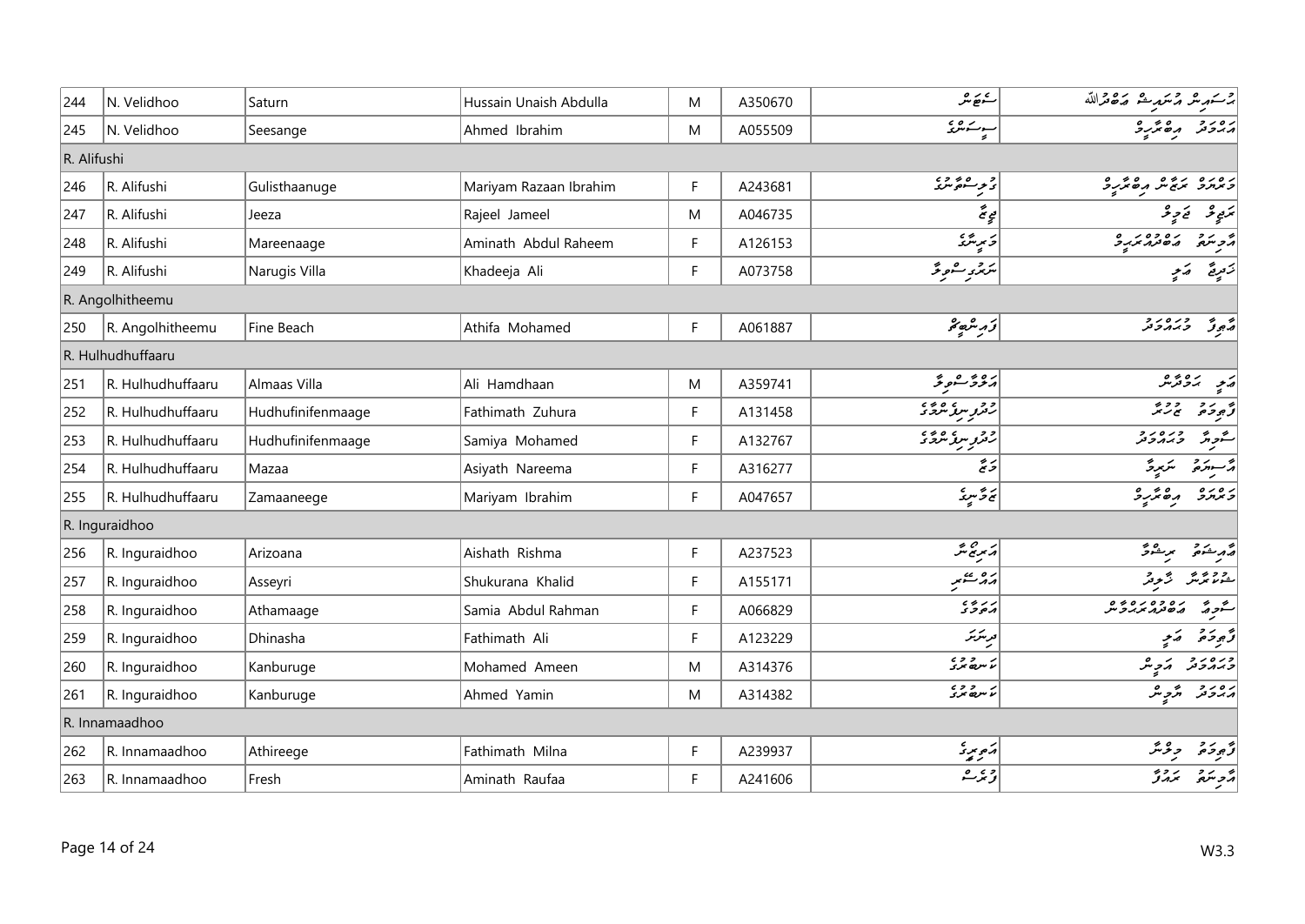|     | R. Kandholhudhoo |                       |                          |           |         |                                     |                                            |
|-----|------------------|-----------------------|--------------------------|-----------|---------|-------------------------------------|--------------------------------------------|
| 264 | R. Kandholhudhoo | Alithari Aage         | Naseer Ali               | M         | A074309 | أتزير ترژند                         | سَرَ-- پِرْ - رَمِي                        |
| 265 | R. Kandholhudhoo | Alivaru               | Rishwan Ali              | M         | A068357 | لرورو                               | برے وگر دیکھیے<br>مرت                      |
| 266 | R. Kandholhudhoo | Feeroazuge            | Fayaza Abdul Rahman      | F         | A125183 | د ۶ د ء<br>پي تريخ <sub>ک</sub>     | ره وه ره د ه<br>پره تربر تربر              |
| 267 | R. Kandholhudhoo | Funfalhu              | Rifaha Adam              | F         | A241457 | و چوکر تر<br>تو شر <sub>فر</sub> تر | ىرۇ ئە<br>پھوڑ<br>مرکزو                    |
| 268 | R. Kandholhudhoo | Nelivaru              | Ismail Athif             | M         | A038012 | يرموء تر                            | رەشتۇر ئۇ ھەر                              |
| 269 | R. Kandholhudhoo | Nelivaru              | Sobira Yoosuf            | F         | A038562 | يتزوكر                              | $\frac{1}{2}$<br>دو حره<br>مرسسو           |
| 270 | R. Kandholhudhoo | New Star              | Ali Nafees               | ${\sf M}$ | A353641 | ڛۄٛٮ۠ؽۄٞؠڔ                          | رَمِي سَمَدٍ ہے                            |
|     | R. Maakurathu    |                       |                          |           |         |                                     |                                            |
| 271 | R. Maakurathu    | Finivaage             | Nasheeda Moosa           | E         | A080623 | و سرچ <sup>ي</sup>                  | لىرىدىگە كۆڭ                               |
| 272 | R. Maakurathu    | Kafamaage             | Hussain Shareef          | M         | A138714 | ر ر » ،<br>ما توڅ د                 | چە سەر سىر سىسىر ئى                        |
| 273 | R. Maakurathu    | Nalahiyaage           | Ummukulsoom Hassan       | F.        | A296191 | ىر ئەرەپە<br>سرىۋىر بىرى            | دە د د دوه د در د ه<br>مەمرىرى د چې د مەشر |
|     | R. Maduvvari     |                       |                          |           |         |                                     |                                            |
| 274 | R. Maduvvari     | Asareege              | Ismail Fulhu             | M         | A253844 | ېر کے بیری<br>م                     |                                            |
| 275 | R. Maduvvari     | Fonimaage             | Aminath Shafeega         | F         | A150106 | بر<br>ترسرچ <sup>ی</sup>            |                                            |
| 276 | R. Maduvvari     | Gulfaam               | Ali Rifau                | M         | A332391 | وه ۶ ه<br>د نوتو تر                 |                                            |
| 277 | R. Maduvvari     | Havaa                 | Zidhuna Waheedh          | F         | A406985 | رُگ                                 | ى <sub>ج</sub> ىرىتر كەرلىر                |
| 278 | R. Maduvvari     | Karankaage            | Ummu Hanee Ahmed         | F         | A150542 | ر ره و د ،<br>ما موسورتا ی          | وه وي د مرد و<br>مهر <i>و ر</i> سي مربروتر |
| 279 | R. Maduvvari     | Riyaazu               | Faiza Aboobakur          | F         | A132951 | بروژنج                              |                                            |
| 280 | R. Maduvvari     | Star                  | Naseema Mohamed          | F         | A100255 | ە ئەھمىر                            | ترسوش ورەرو                                |
|     | R. Meedhoo       |                       |                          |           |         |                                     |                                            |
| 281 | R. Meedhoo       | Anbareege             | Raniya Abdul Razzaq Easa | F         | A163886 | ر ەر<br>ئەسھەم <sub>ۇ</sub> ر       | 2 10100000000000                           |
| 282 | R. Meedhoo       | <b>Villow Diamond</b> | Ifham Ahmed              | M         | A315481 | <sub>و</sub> د د کروه               | أبرومو برورد                               |
|     | R. Rasgetheemu   |                       |                          |           |         |                                     |                                            |
| 283 | R. Rasgetheemu   | Dhongethimaage        | Hussain Thaim            | M         | A241921 | بر<br>ترسر و و د ک                  |                                            |
| 284 | R. Rasgetheemu   | Havaanaa              | Mariyam Shimla           | F         | A238756 | ر پ <sub>چە</sub> پىر<br>رىق سر     |                                            |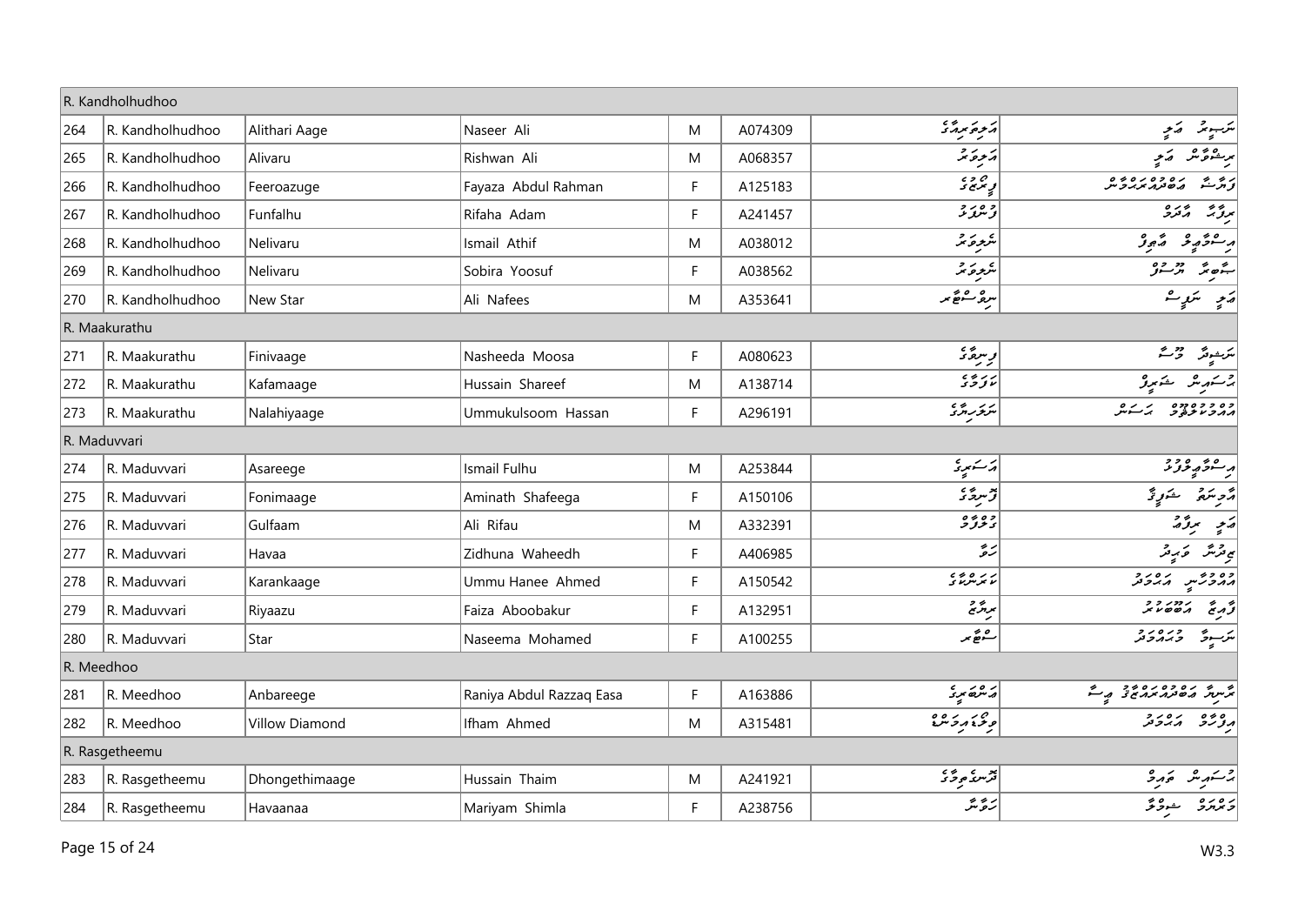| 285        | R. Rasgetheemu  | Meenaaz          | Aminath Nishaana        | F  | A239723 | جريثي                          | سرىشگىر<br>ك<br>أرمز مردمج                             |
|------------|-----------------|------------------|-------------------------|----|---------|--------------------------------|--------------------------------------------------------|
| 286        | R. Rasgetheemu  | <b>Red House</b> | Aishath Zoona           | F. | A239864 | ، ەر دە                        | و در در در در در در برگر<br>درگار مشوی در در           |
| 287        | R. Rasgetheemu  | Samanthaa        | Maumoon Saleem          | M  | A240105 | ىر ئەرەپ                       | $rac{1}{2}$                                            |
| 288        | R. Rasgetheemu  | Snow             | Mariyam Sana            | F. | A238876 | يەمىر                          | ره ره درگر                                             |
|            | R. Rasmaadhoo   |                  |                         |    |         |                                |                                                        |
| 289        | R. Rasmaadhoo   | Dilkushage       | Fathimath Shareera      | F  | A038366 | ىر 2 2 2 2 ك                   | ژوده خېر                                               |
|            | R. Ungoofaaru   |                  |                         |    |         |                                |                                                        |
| 290        | R. Ungoofaaru   | Chaandanee Villa | Ibrahim Shahid          | M  | A055712 | ى<br>ئۇستىر سوڭر               | وه تر و گردد<br>ده تر و گردد<br>زود گردد<br>شهر و گرده |
| 291        | R. Ungoofaaru   | Gaskara          | Khathuma Hamid          | F  | A237466 | ىر ھەيزىر                      |                                                        |
| 292        | R. Ungoofaaru   | Sathaha          | Naaish Adam             | M  | A359542 | سئەرىر                         |                                                        |
| R. Vaadhoo |                 |                  |                         |    |         |                                |                                                        |
| 293        | R. Vaadhoo      | Saaniyaa         | Abdulla Shaheen Rasheed | M  | A340959 | سەّسرد                         | رە داللە ھەر مەھ بىر                                   |
|            | Sh. Funadhoo    |                  |                         |    |         |                                |                                                        |
| 294        | Sh. Funadhoo    | Magumatheege     | Fathimath Shiyana       | F  | A323199 | ر ور<br>5 د د م <sub>و</sub> د |                                                        |
| 295        | Sh. Funadhoo    | Najuvaa          | Mir Thahseenul Islam    | M  | A322711 | ر و بر<br>سرچ ح                |                                                        |
| 296        | Sh. Funadhoo    | Noobilloorige    | Aminath Vadheefa        | F  | A322208 | חק במיק בי<br>תוסף במיק        | ו הקייות ואתור<br>הקייות ואתור<br>הקייות במהכתבת       |
| 297        | Sh. Funadhoo    | Nooraanee Aage   | Aminath Mohamed Fulhu   | F. | A125486 | دو پر سره د<br>سرچرسرچري       |                                                        |
|            | Sh. Kanditheemu |                  |                         |    |         |                                |                                                        |
| 298        | Sh. Kanditheemu | Nooraaneemaage   | Ibrahim Siraj           | M  | A106506 | ترپر سرچ <sup>ي</sup>          | ە ئەر ئەر ئەدەر ئەدەر<br>مەنبەر ئەرگىرى                |
| 299        | Sh. Kanditheemu | Rosy             | Mariyam Nazra           | F  | A114042 | جرمج                           | رەرە بەي <del>ر</del>                                  |
|            | Sh. Komandoo    |                  |                         |    |         |                                |                                                        |
| 300        | Sh. Komandoo    | Green Villa      | Naseema Usman           | F  | A124962 | ۇ بېرى <sub>نلى</sub> رۇ       | ىكرىپوقى مەھرقىلى                                      |
| 301        | Sh. Komandoo    | Gumreege         | Mohamed Aiman           | M  | A265828 | وه بردگی<br>د د پرد            | $rac{2}{\sqrt{2}}\sqrt{\frac{2}{2}}$                   |
| 302        | Sh. Komandoo    | Nooraaneege      | Nahil Mottaki           | M  | A263419 | دو پر<br>مربر س <sub>و</sub> ر | نژر ژومر<br>مرگ                                        |
| 303        | Sh. Komandoo    | Nooraaneege      | Fathimath Marin Mottaki | F  | A329177 | دوير<br>مربر سر                |                                                        |
| 304        | Sh. Komandoo    | White Rose       | Hussain Habeeb          | M  | A065529 | وروعيت                         | بر سکور مرکب بر کاری کے ایک می                         |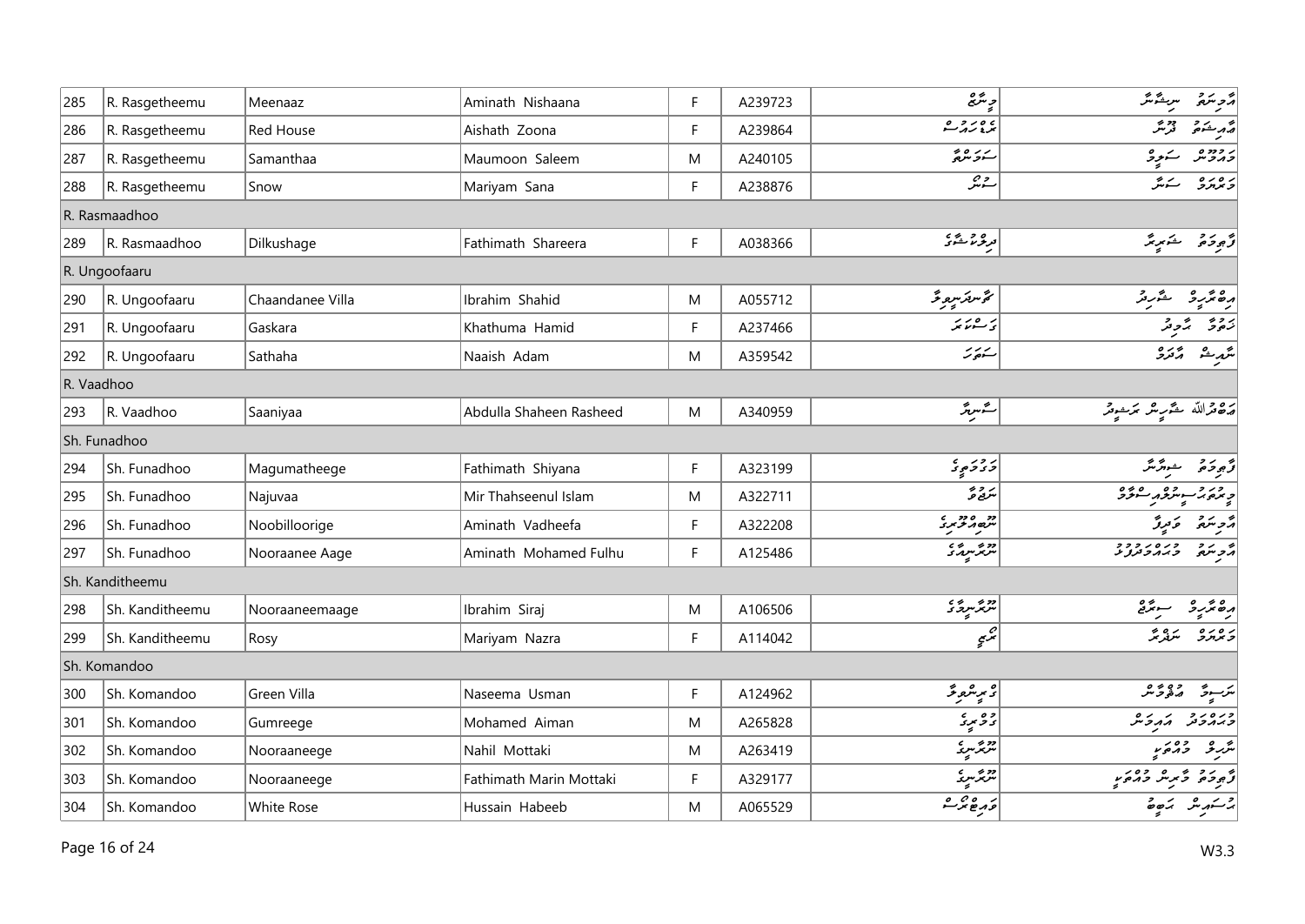| Sh. Maroshi |             |       |                         |  |         |         |                                   |
|-------------|-------------|-------|-------------------------|--|---------|---------|-----------------------------------|
| $ 305$      | Sh. Maroshi | Samna | Nasha Riza Abdul Kareem |  | A322996 | رىكە ئە | - 10201<br>  سرے مرے ملے مرد سر د |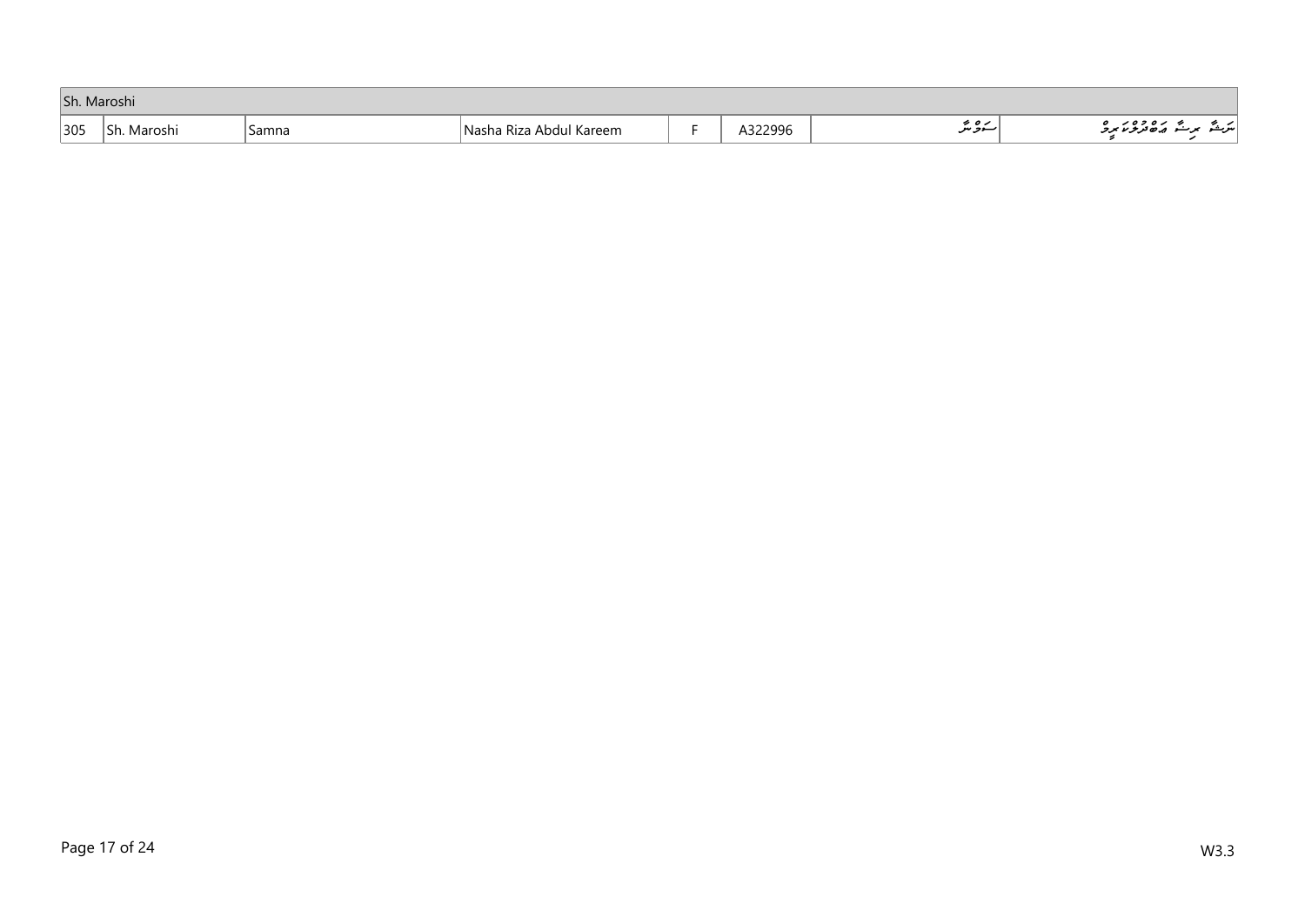## *w7qAn8m? sCw7mRo>u; wEw7mRw;sBo<*

| ' مرمر | 'يئرىثر: |
|--------|----------|
|        |          |
|        |          |
|        |          |

## *w7q9r@w7m> sCw7qHtFoFw7s; mAm=q7 w7qHtFoFw7s;*

| يئرمىش: | $^{\circ}$<br>. سر سر<br>$\cdot$ | $\circ$ $\sim$<br>-- | يئرمثر |
|---------|----------------------------------|----------------------|--------|
|         |                                  |                      |        |
|         |                                  |                      |        |
|         |                                  |                      |        |

| $\frac{2}{n}$ | $\overline{\phantom{a}}$ | اير هنه. | $\mathcal{O} \times$<br>سرسر |
|---------------|--------------------------|----------|------------------------------|
|               |                          |          |                              |
|               |                          |          |                              |
|               |                          |          |                              |

| ' ئىرتىر: | سر سر |  |
|-----------|-------|--|
|           |       |  |
|           |       |  |
|           |       |  |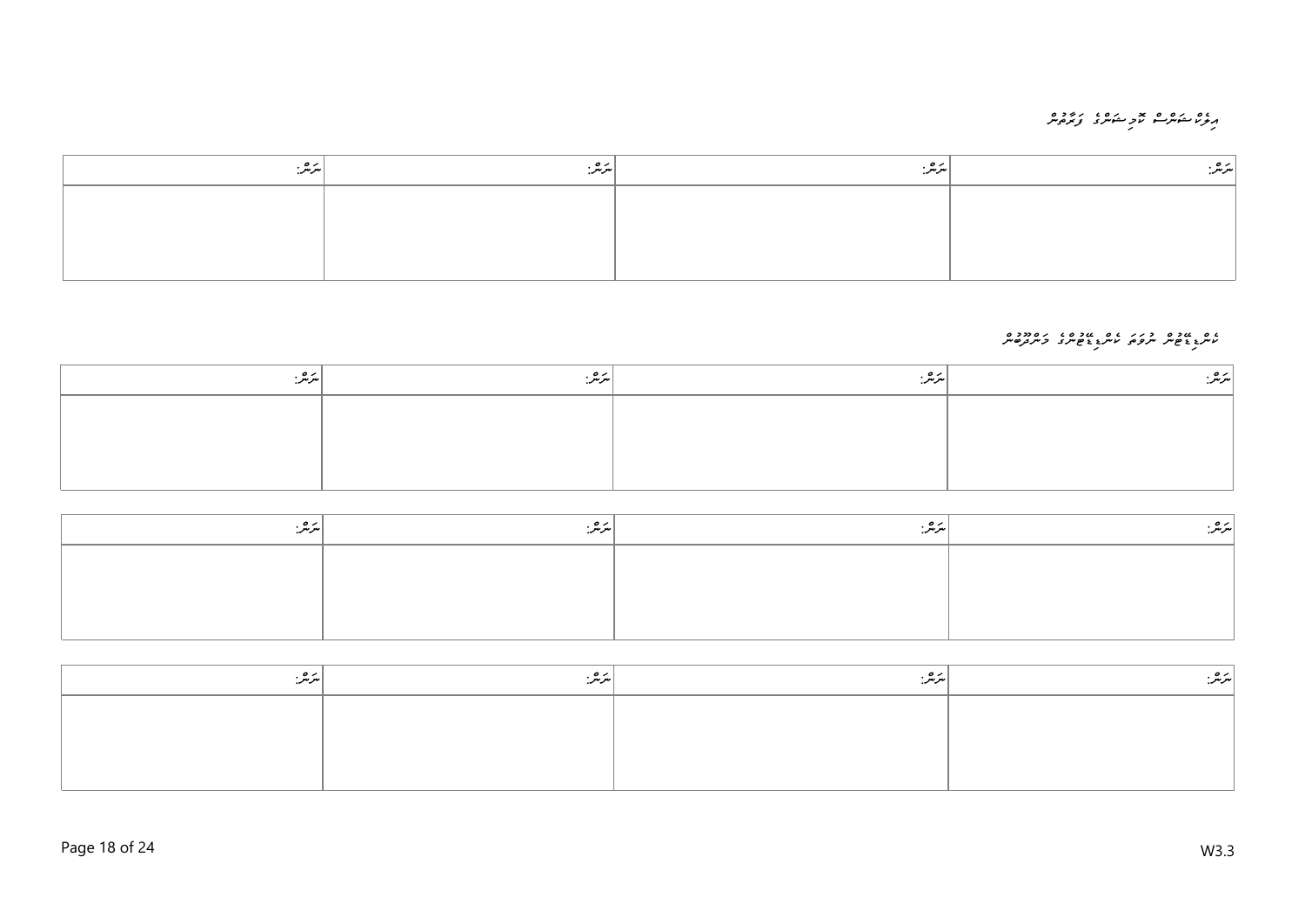| يزهر | $\mathcal{\mathcal{L}}$ | ىئرىتر: |  |
|------|-------------------------|---------|--|
|      |                         |         |  |
|      |                         |         |  |
|      |                         |         |  |

| متريثر به | 。<br>'سرسر'۔ | يتزيترا | سرسر |
|-----------|--------------|---------|------|
|           |              |         |      |
|           |              |         |      |
|           |              |         |      |

| ىئرىتر. | $\sim$ | ا بر هه. | لىرىش |
|---------|--------|----------|-------|
|         |        |          |       |
|         |        |          |       |
|         |        |          |       |

| $\overline{\phantom{a}}$<br>سرس. | ر ه<br>,,, | . . | 。<br>سرس. |
|----------------------------------|------------|-----|-----------|
|                                  |            |     |           |
|                                  |            |     |           |
|                                  |            |     |           |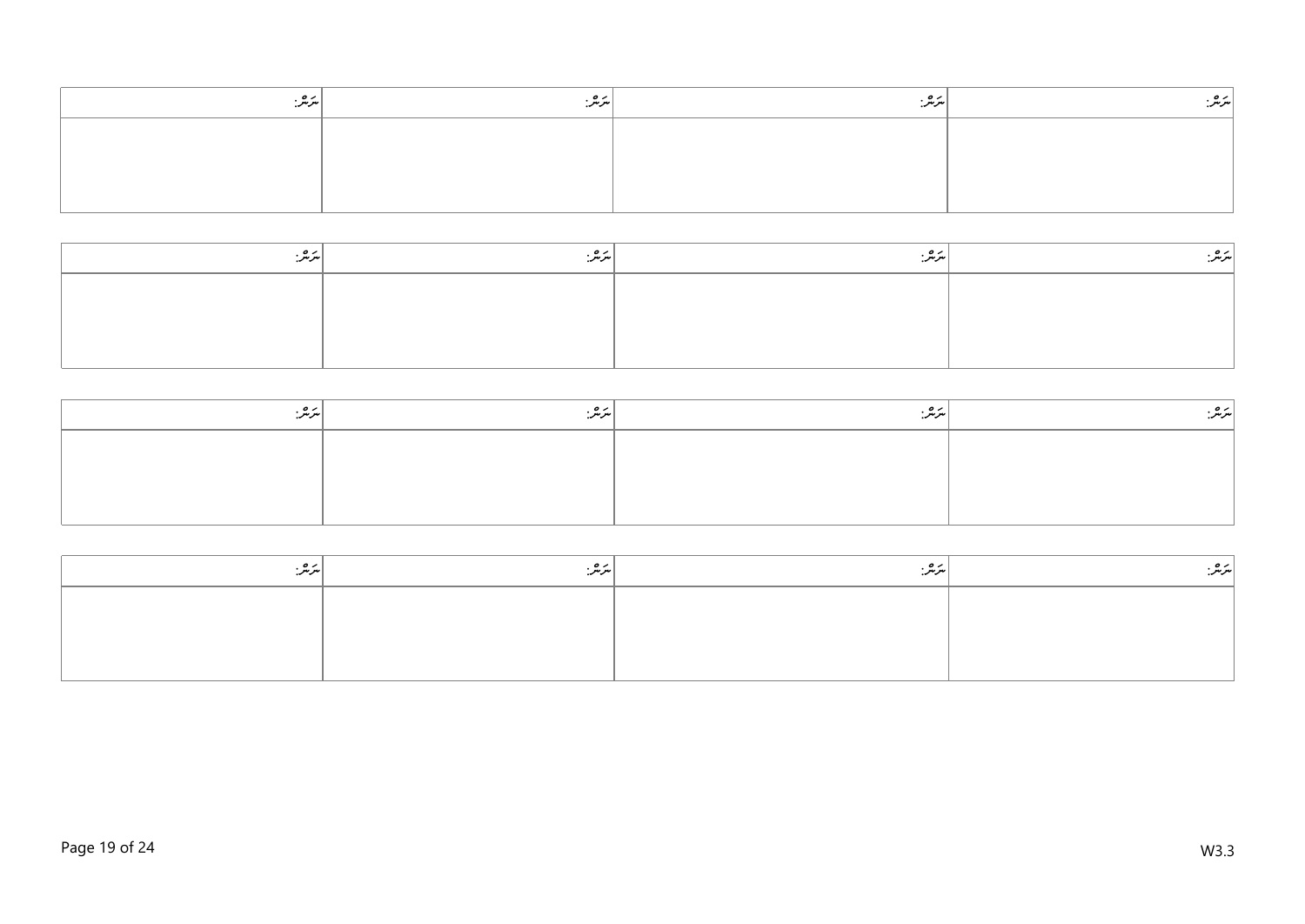| ير هو . | $\overline{\phantom{a}}$ | يرمر | اير هنه. |
|---------|--------------------------|------|----------|
|         |                          |      |          |
|         |                          |      |          |
|         |                          |      |          |

| ئىرتىر: | $\sim$<br>ا سرسر . | يئرمثر | o . |
|---------|--------------------|--------|-----|
|         |                    |        |     |
|         |                    |        |     |
|         |                    |        |     |

| 'تترنثر: | . .<br>يسمونس. |  |
|----------|----------------|--|
|          |                |  |
|          |                |  |
|          |                |  |

|  | . ه |
|--|-----|
|  |     |
|  |     |
|  |     |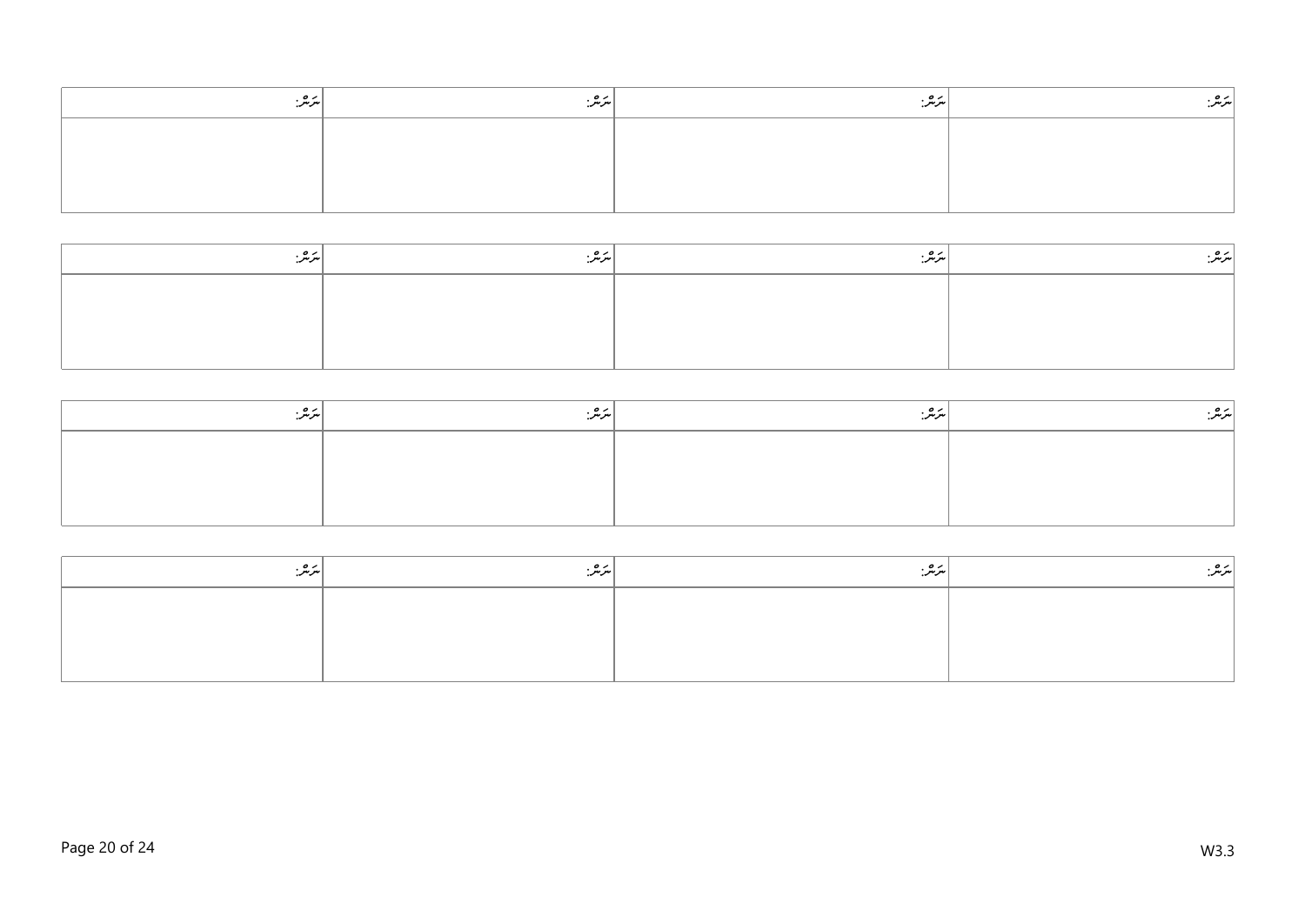| ير هو . | $\overline{\phantom{a}}$ | يرمر | اير هنه. |
|---------|--------------------------|------|----------|
|         |                          |      |          |
|         |                          |      |          |
|         |                          |      |          |

| ئىرتىر: | $\sim$<br>ا سرسر . | يئرمثر | o . |
|---------|--------------------|--------|-----|
|         |                    |        |     |
|         |                    |        |     |
|         |                    |        |     |

| الترنثر: | ' مرتكز: | الترنثر: | .,<br>سرسر. |
|----------|----------|----------|-------------|
|          |          |          |             |
|          |          |          |             |
|          |          |          |             |

|  | . ه |
|--|-----|
|  |     |
|  |     |
|  |     |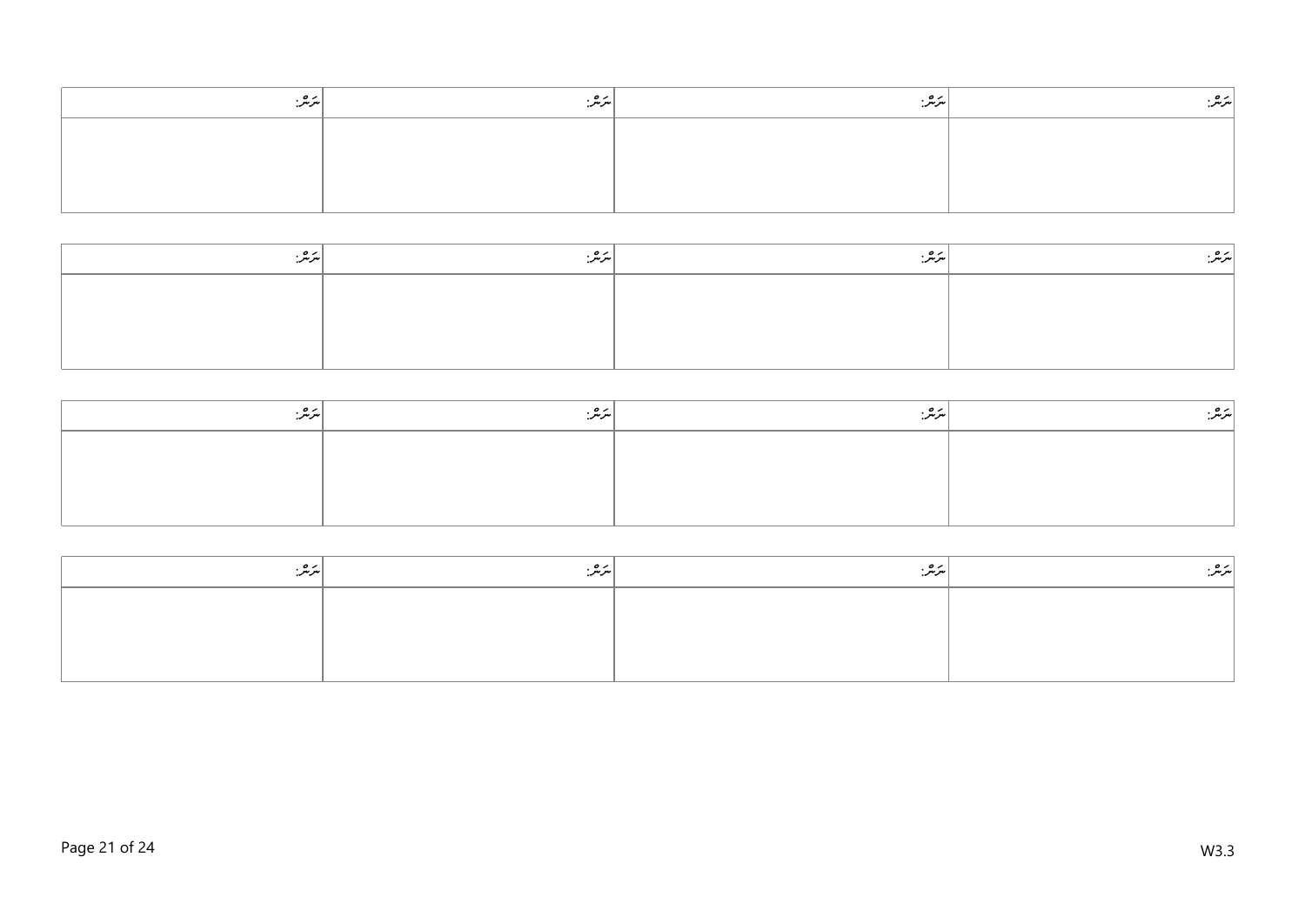| $\cdot$ | 。 | $\frac{\circ}{\cdot}$ | $\sim$<br>سرسر |
|---------|---|-----------------------|----------------|
|         |   |                       |                |
|         |   |                       |                |
|         |   |                       |                |

| يريثن | ' سرسر . |  |
|-------|----------|--|
|       |          |  |
|       |          |  |
|       |          |  |

| بر ه | . ه | $\sim$<br>سرسر |  |
|------|-----|----------------|--|
|      |     |                |  |
|      |     |                |  |
|      |     |                |  |

| 。<br>. س | ىرىىر |  |
|----------|-------|--|
|          |       |  |
|          |       |  |
|          |       |  |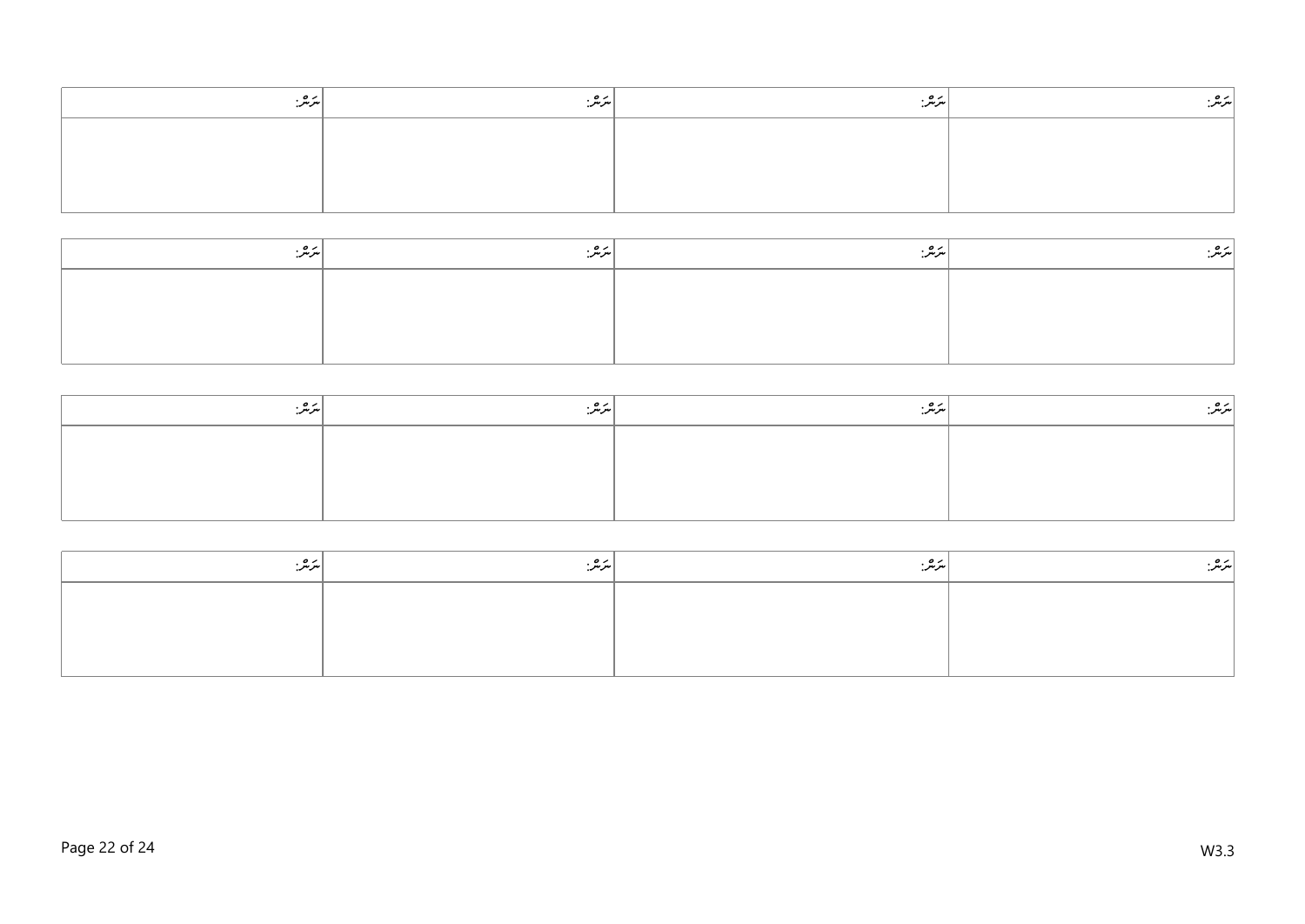| ير هو . | $\overline{\phantom{a}}$ | يرمر | اير هنه. |
|---------|--------------------------|------|----------|
|         |                          |      |          |
|         |                          |      |          |
|         |                          |      |          |

| ئىرتىر: | $\sim$<br>ا سرسر . | يئرمثر | o . |
|---------|--------------------|--------|-----|
|         |                    |        |     |
|         |                    |        |     |
|         |                    |        |     |

| 'تترنثر: | 。<br>,,,, |  |
|----------|-----------|--|
|          |           |  |
|          |           |  |
|          |           |  |

| 。 |  |  |
|---|--|--|
|   |  |  |
|   |  |  |
|   |  |  |